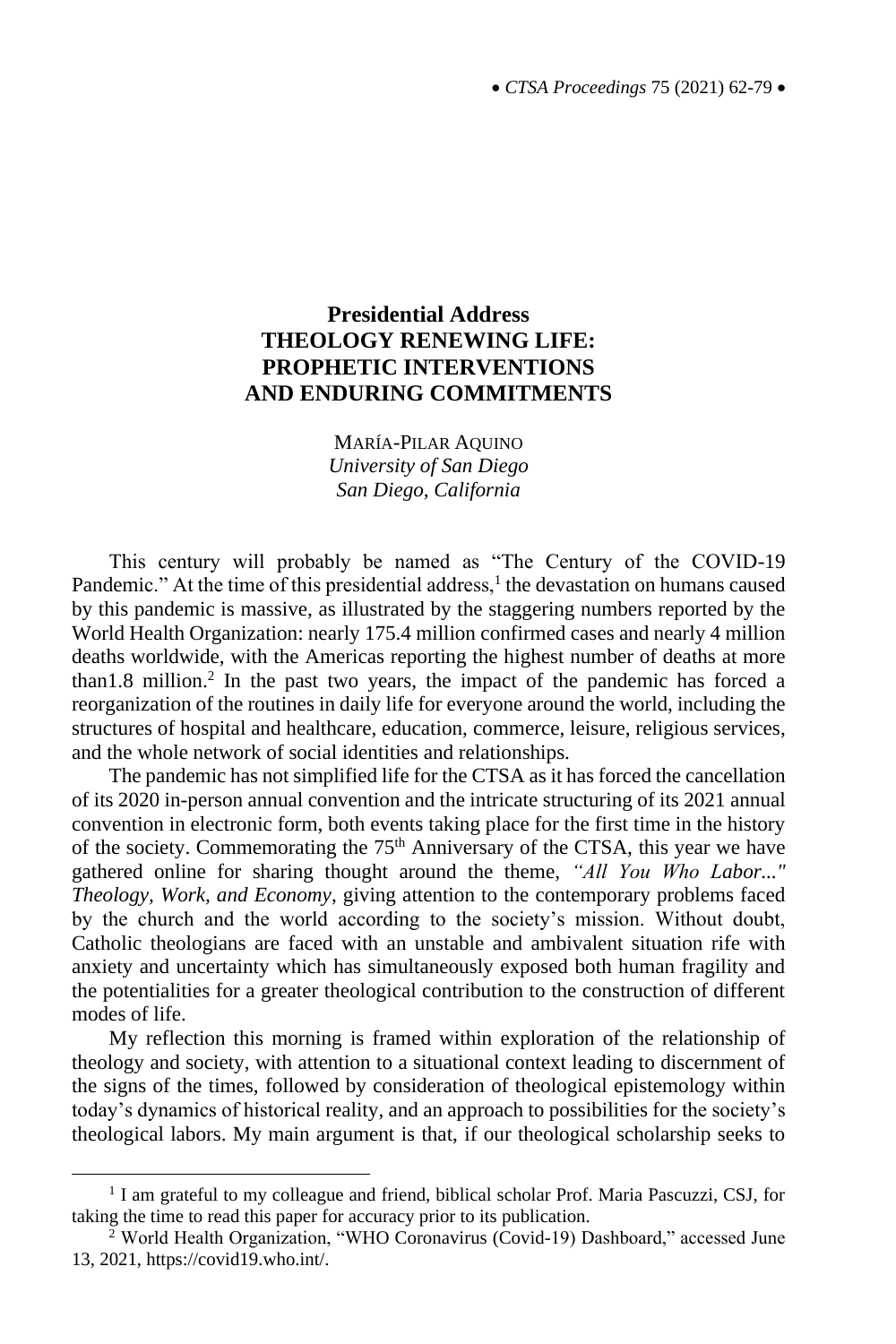continue being prophetic and meaningful in the next twenty-five years, it must give greater attention to theological approaches striving for cognitive justice. I close my reflection with an encouragement to engage theological work on utopias because thinking about the future with subversive and liberating faith-based utopias is an inseparable component of a prophetic theology. Naturally, I am confident in your understanding of the provisional mode of my reflections as some issues require further collective exploration as we engage in the tasks of building a new possible *alternative normal*.

### **A CONTEXT OF GLOBAL INEQUALITY**

This generation has seen devastation around the world caused by the unbridled race of the four apocalyptic horses of war, plague, hunger, and death. Nobody has been left untouched. A panoramic listing of situational events shows that real life conditions have united peoples from all over the world in a shared sense of the heaviness of human existence, such as we have not seen in decades. In the past few years, in one way or another, people have witnessed what was once beyond the human imagination. Among other things, they have witnessed: military coups, massacres, police brutality, growing feminicide and violence against women under pandemic confinement, a persistent digital divide, right wing riots to protect the *status quo* and conspiracy theories that bring harm to democratic processes. They have witnessed record breaking weather patterns with unprecedented wildfires, severe winters, earthquakes, volcanic eruptions, protracted drought, and an evolving climate crisis on a path of becoming a global environmental catastrophe threatening the human species and the whole of nature. The unrestrained expansion of global extractivist capitalism has exacerbated these conditions, furthering the consequent loss of biodiversity and sustainable environments.

In our region, while mass shootings and gun violence have proliferated this year, the US continues to be the largest military spender in the world, accounting for 39 percent of total military expenditure in 2020 with an estimated \$778 billion, representing an increase of 4.4 percent over 2019. "In 2020, the USA spent almost as much on its military as the next 12 largest spenders combined."<sup>3</sup> At the same time, the US continues to deal inadequately with issues of human mobility and migration as thousands of undocumented migrants and asylum seekers congregate at the southern border, with record numbers of unaccompanied migrant children. There is no clear response to this humanitarian crisis. An expert in transborder processes of the Colegio de la Frontera Norte in Tijuana, México, recently asserted that the current strategies are not addressing the root-causes of migration, such as poverty, violence, corruption, and environmental adversity. Foreign investment in the countries of origin is insufficient without the restructuring of democratic processes free from foreign

<sup>3</sup> Diego Lopes da Silva, Nan Tian, and Alexandra Marksteiner, "Trends in World Military Expenditure, 2020," Stockholm International Peace Research Institute, *SIPRI Fact Sheet* April 2021, 3, accessed June 8, 2021, https://sipri.org/sites/default/files/2021- 04/fs\_2104\_milex\_0.pdf.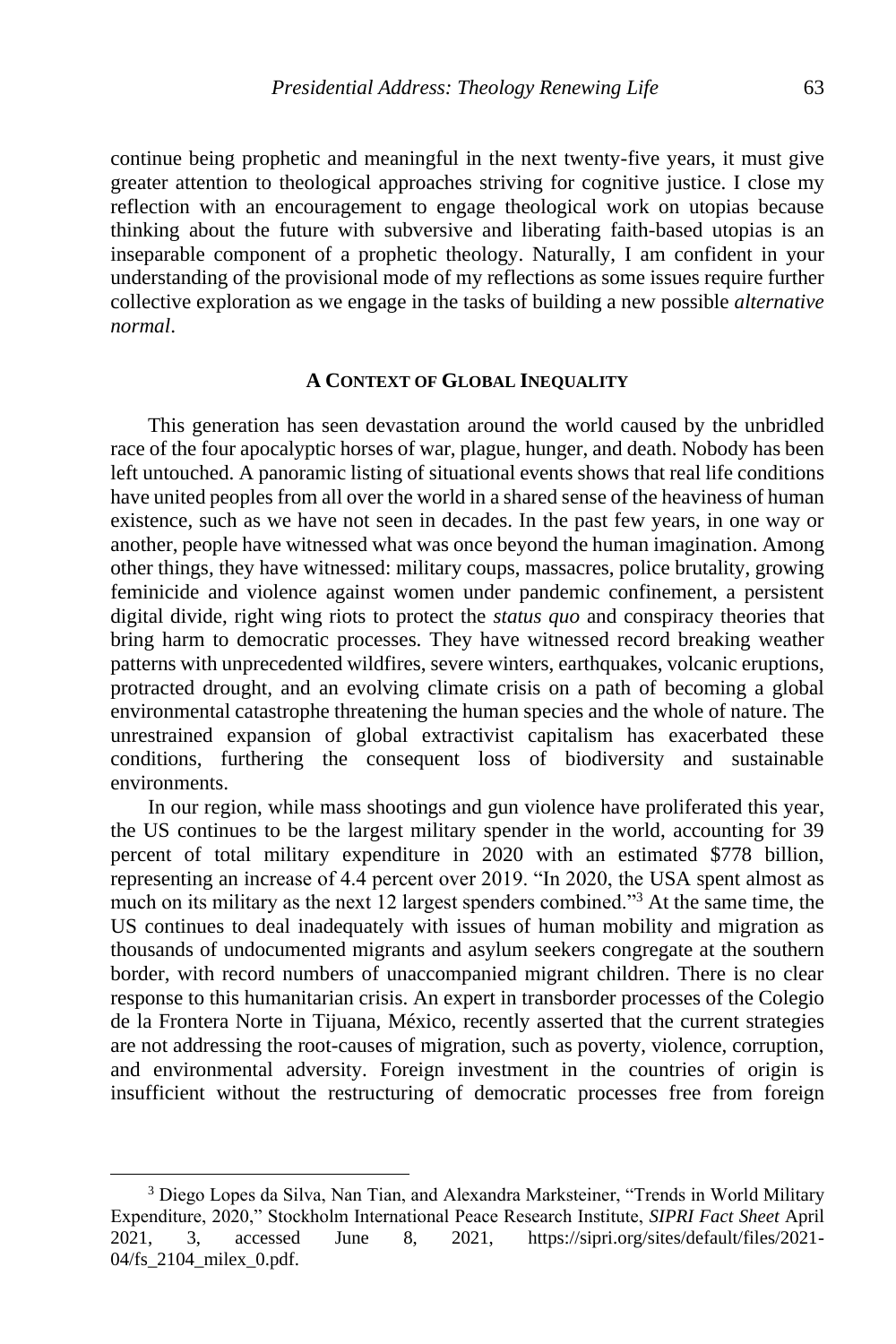interventionism.<sup>4</sup> Included in this situational panorama are the increase of fundamentalistic forms of religion, aggression, and hate against LGBTQIA+<sup>5</sup> people to the point of officially denying the Catholic blessing of same-sex marriages, and sexual abuse in the Catholic Church.

The global COVID-19 pandemic, still unfolding as I speak, has generated responses that expose the power dynamics of a global system within which the global South is at disadvantage. This past month news outlets reported that "wealthy countries had secured more than 87 percent of COVID-19 vaccines, while poor countries had received only 0.2 percent. That imbalance has produced a stark contrast."<sup>6</sup> Seen together with a disproportionate response to climate change, this situation precludes any expectation that the health, well-being and security of the worldwide population will improve in the immediate future. As reported recently by expert studies, inequality appears to be the dominant characteristic of today's world. In terms of human development in the 21<sup>st</sup> century, "in every country many people have little prospect for a better future. Lacking hope, purpose or dignity, they watch from society's sidelines as they see others pull ahead to ever greater prosperity."<sup>7</sup> Today, the majority of the world's population is an impoverished humanity facing no opportunities and no adequate resources to make decisions over their own lives.

Inequalities disproportionately affect social groups on the basis of, among other analytic and descriptive categories, class, race, ethnicity, age, cast, religious affiliation, sexual orientation, disability, migratory status, and geographical location. When examined in intersectional ways it becomes evident that some groups experience greater disadvantage. Without a doubt, "gender disparities are among the most entrenched forms of inequality everywhere."<sup>8</sup> Failure to articulate a collective action of global solidarity for opening opportunities across social groups and for sharing resources across nations will continue to bring harm to both the geopolitical North and the South. Considering the pervasiveness of global inequalities, the environmental crisis, and the deadly impact of the COVID-19 pandemic, social scientists from Ecuador speak about a generalized catastrophe of social systems.<sup>9</sup> In the context of the US, Natalia Imperatori-Lee notes that "this pandemic has shed harsh light on our

<sup>4</sup> Rosío Barajas, "La migración en los primeros 100 días de Biden," Colegio de la Frontera Norte, April 29, 2021, https://www.colef.mx/noticia/la-migracion-en-los-primeros-100-dias-debiden/; Nicole Narea, "America's Asylum System is Broken. Here's How Biden Could Fix It," *Vox Media*, May 28, 2021, https://www.vox.com/policy-and-politics/22442165/biden-borderasylum-crisis-children.

<sup>&</sup>lt;sup>5</sup> An acronym that stands for: Lesbian, Gay, Bisexual, Transgender, Queer, Intersex, Asexual and/or allies.

<sup>6</sup> Jonathan Wolfe, "Coronavirus Briefing: What Happened Today," *The New York Times*, accessed May 4, 2021, https://www.nytimes.com.

<sup>7</sup> United Nations Development Program, "Human Development Report 2019: Beyond Income, Beyond Averages, Beyond Today: Inequalities in Human Development in the 21st Century" (New York: United Nations Development Programme, 2019), http://hdr.undp.org/sites/default/files/hdr2019.pdf.

<sup>8</sup> United Nations Development Program, "Human Development," 12.

<sup>9</sup> On this, see enlightening essays included in the journal "Pandemia y Crisis: Una Aproximación desde las Ciencias Sociales [*Pandemic and Crisis: An Approach from the Social Sciences*]," *Boletín Académico Sociología y Política Hoy* 4 (September-November 2020).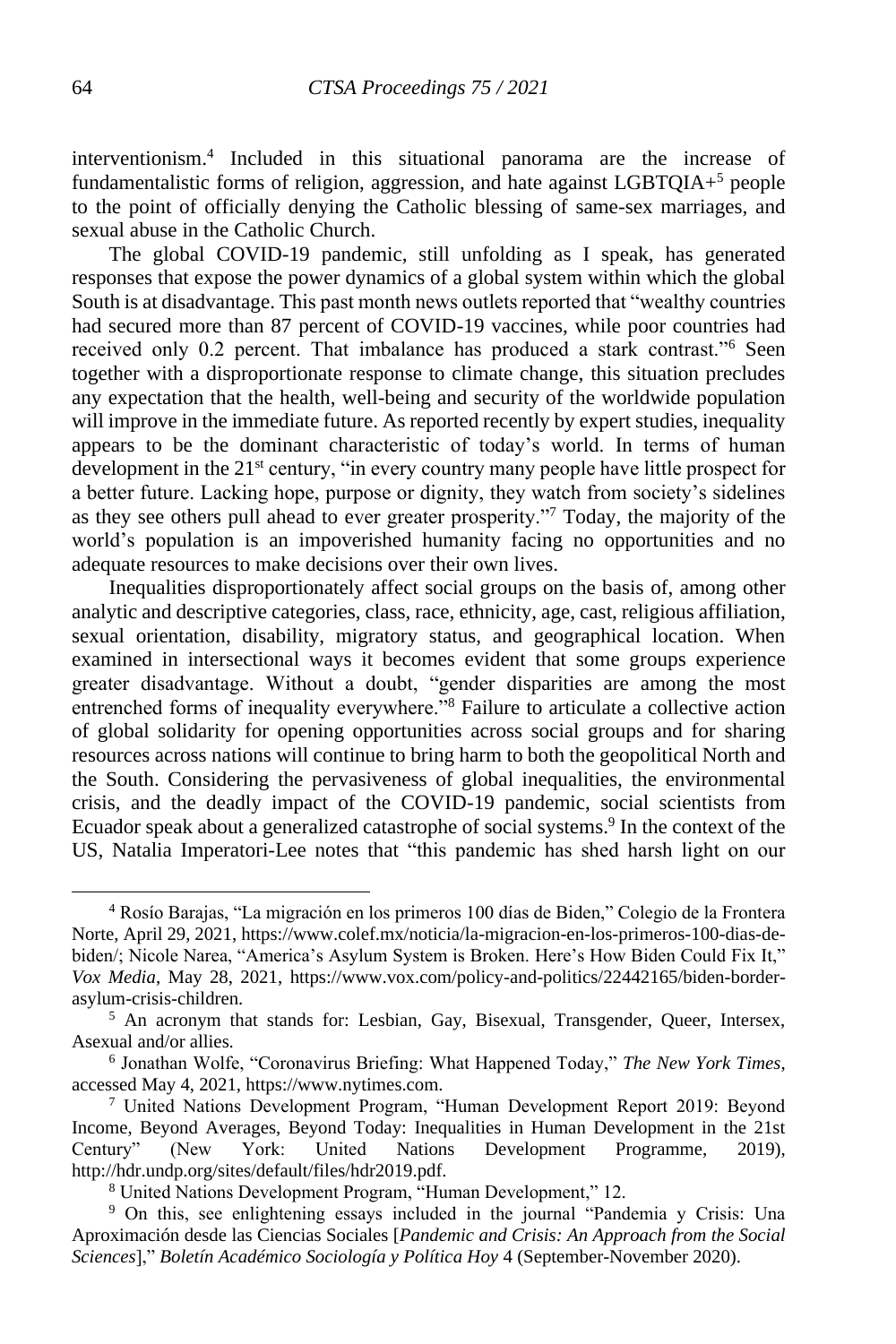nation's empathy gap: our inability to move beyond individualism in our notions of freedom, of health, of prosperity" as people value, "above all else, inequality."<sup>10</sup> In the face of human and environmental tragedy, a basic sense of empathy and interdependence appears to be missing from those who are sheltered by a culture of privilege. In the current panorama of global inequality and failing social systems, theology can only affirm that the major sign of the times of our era continues to be the wounded humanity that sustains resistance and struggles for change and transformation.

The contemporary context has also witnessed the vitality of global civil society in the intervention of large social movements for justice. The world became populated by social movements for change expressing publicly their anger, their resistance, and their struggle against forms of systemic injustice and dehumanization. As Achim Steiner writes in the 2019 Human Development Report, "the wave of demonstrations sweeping across countries is a clear sign that, for all our progress, something in our globalized society is not working," as with a varied degree of organization for collective action, "different triggers are bringing people onto the streets: the cost of a train ticket, the price of petrol, political demands for independence. A connecting thread, though, is deep and rising frustration with inequalities."<sup>11</sup> A storm of dissatisfaction is running throughout the planet, with inequality as the key to resentment and frustration. In courageous mobilization, grassroots people are no longer afraid of positioning themselves in the public arena of protest and rebellion. They are challenging the established political powers due to unmet fundamental needs and rights. The cry for justice and dignity is the common denominator that defines and unites them. Even if the causes and motivations of global unrest may be varied, excluded collectivities are voluntarily coming together with one purpose, namely, to assert the urgency of restructuring unjust social systems and relationships. The global justice movement brings to the world its subversive capacity to prefigure alternative possible futures. It also becomes a preferential site of critical thought. Today, any theology seeking to contribute to the historical forces seeking the renewal of life would need to engage the dynamics of the social movements for change.

Recently, two of the largest social movements expressing resistance, rebellion, and longing for constructive transformation are Black Lives Matter and Free Palestine. The Black Lives Matter movement not only demands the elimination of police brutality and

<sup>10</sup> Natalia Imperatori-Lee, "What Coronavirus Taught Us About Inequality," *America Magazine*, February 15, 2021, https://www.americamagazine.org/politicssociety/2021/02/15/what-coronavirus-taught-us-catholic-inequality-239979.

<sup>11</sup> Achim Steiner, "Foreword," in *Human Development Report 2019. Beyond Income, Beyond Averages, Beyond Today: Inequalities in Human Development in the 21st Century*, United Nations Development Programme (New York: United Nations Development Programme, 2019), iii, accessed June 8, 2021, http://hdr.undp.org/sites/default/files/hdr2019.pdf. For definitions and characteristics of "social movements," see David A. Snow, Sarah A. Soule, Hanspeter Kriesi, and Holly J. McCammon, "Introduction: Mapping and Opening Up the Terrain," in *The Wiley Blackwell Companion to Social Movements*, Second edition, eds. David A. Snow, Sarah A. Soule, Hanspeter Kriesi, and Holly J. McCammon, 1-16 (Hoboken, NJ: John Wiley & Sons Ltd., 2019); Paul Almeida, *Social Movements: The Structure of Collective Mobilization* (Oakland, CA: University of California Press, 2019), 6-12.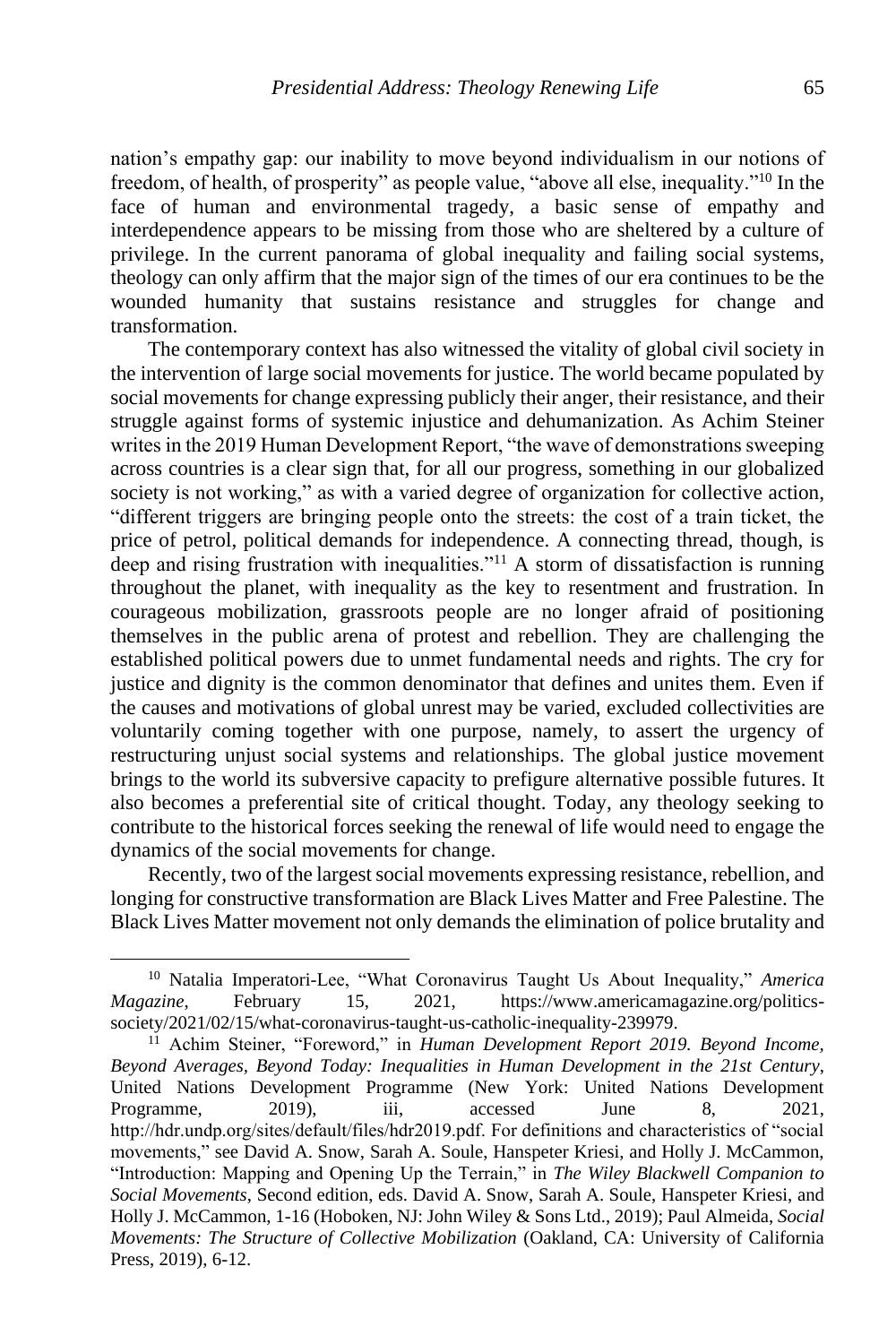systemic racism but also the radical transformation of the dominant cognitive patterns of power that have defined knowledge, humanity, and existence itself, which have their roots in white privilege and exclusion. Aware of this, the CTSA on its part, has made a strong commitment to furthering a theological contribution to racial justice. Black Lives Matter, along with numerous other social movements for justice and liberation,  $12$ has also exposed the interdependence and indivisibility of the struggles for social justice, racial justice, and cognitive justice. With George Floyd, nobody can breathe safely while global inequalities, state violence, and systemic racial injustice persist. A trend of coalitional links between Black Lives Matter and Free Palestine movements has been growing as signaled by the mural painted on the segregationist wall of Bethlehem, Palestine.<sup>13</sup>

The Free Palestine movement concerns the international struggles for the liberation of Palestinians. For generations, this people has continued to experience terror and assault perpetrated by the State of Israel, such as home demolitions, illegal land confiscation, intimidation strategies, terrorizing practices, illegal evictions, military raids, indiscriminate use of force, unjustified arrests, campaigns of ethnic cleansing, severe mobility restrictions, the blockade on Gaza, institutionalized cruel and degrading treatment of Palestinian detainees including children, the antagonistic wall, violence by Jewish settlers against the Palestinian population, and apartheid by a regime of Jewish supremacy. The persistent violation of international human rights law and international humanitarian law by the State of Israel, and the failure of the international community to hold Israel accountable have deepened the Palestinians' sense of insecurity, hopelessness, and injustice.<sup>14</sup>

In 2017, the United Nations Economic and Social Commission for Western Asia (ESCWA) issued a report in which, based on scholarly inquiry and overwhelming evidence, the Commission established "beyond a reasonable doubt that Israel is guilty of policies and practices that constitute the crime of apartheid as legally defined in instruments of international law."<sup>15</sup> To fail to recognize that the State of Israel has been

<sup>&</sup>lt;sup>12</sup> As of today, the Global Protest Tracker reports a worldwide eruption of 230 "significant antigovernment protests" from 2017 to 2021, with 78 percent of significant protests in "authoritarian or authoritarian-leaning countries." See, Carnegie Endowment for International Peace, "Global Protest Tracker," accessed June 13, 2021, https://carnegieendowment.org/publications/interactive/protest-tracker#.

<sup>&</sup>lt;sup>13</sup> A large photo of the mural I mention here is presented in the news report by Russell Rickford, "How Black Lives Matter Reenergized Black-Palestinian Solidarity," *Vox News,* May 26, 2021, https://www.vox.com/world/2021/5/26/22452967/palestine-gaza-protests-blacklives-matter-blm-solidarity-israel. See also, Sean Sullivan and Cleve R. Wootson Jr., "'From Ferguson to Palestine': How Black Lives Matter Changed the U.S. Debate on the Mideast," *The Washington Post*, May 22, 2021, https://www.washingtonpost.com/politics/gaza-violence-blmdemocrats/2021/05/22/38a6186e-b980-11eb-a6b1-81296da0339b\_story.html.

<sup>&</sup>lt;sup>14</sup> See, United Nations General Assembly, "Economic and Social Repercussions of the Israeli Occupation," Economic and Social Council, Seventy-First session, A/71/86-E/2016/13, May 10, 2016, http://undocs.org/A/71/86.

<sup>15</sup> United Nations Economic and Social Commission for Western Asia*, Israeli Practices Towards the Palestinian People and the Question of Apartheid* (Beirut: United Nations House, 2017), 1, https://www.unescwa.org/publications/publications/israeli-practices-palestinianpeople-apartheid-occupation.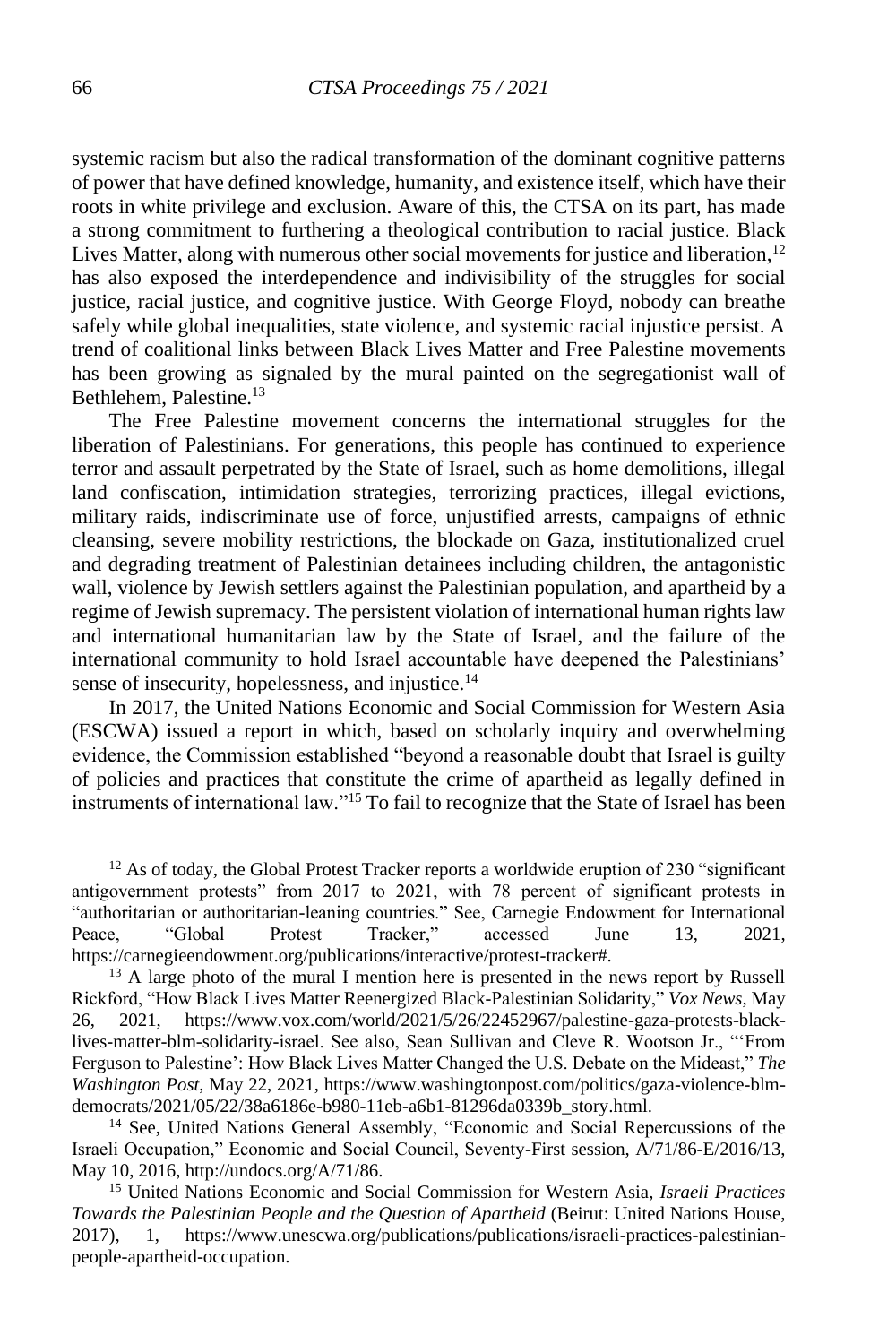enabled to continue perpetration of crimes against Palestinian families and communities largely due to the support with money and weapons provided by a militaristic United States of America is truly shameful. This is a pattern of vicious actions that keeps alive the memory of the decades-long US support of dictatorships in Latin America and the Caribbean, of its irrational wars in Southeast Asia. The support given by an imperialistic US to imperialistic Israel only exacerbates destructive violence globally.

In the past four weeks alone, 107,000 Palestinians were displaced from their homes by the Israeli bombardment of Gaza.<sup>16</sup> As of 2019, the UN Refugee Agency reports 5.6-million registered Palestinian refugees<sup>17</sup> who have been forcibly displaced as a result of Israeli occupation and illegal Jewish settlements on Palestinian land which settlers have aggressively appropriated. Today, more than 1.5-million Palestinians have been forced to live in refugee camps under precarious social conditions, with overcrowded spaces and insufficient provisions to meet basic human needs. In his open letter to US Christians, Palestinian Pastor Munther Isaac asserts that "for years, Christian-Jewish dialogue was misused to silence criticisms of Israel," but if theology matters, "if any theology trumps the ethical-biblical teachings of Jesus on love, equality, and justice, then we must rethink that theology. If any theology produces apathy to injustice, it must be re-examined. Don't describe Palestinian Christians' efforts at creative resistance as criminal."<sup>18</sup>

As for the urgent international recognition of the State of Palestine, the Vatican City recognizes this State and has officially accepted the Embassy of the State of Palestine to the Holy See.<sup>19</sup> While Microsoft Bing Maps does label Palestine in its mapping technology and Google Maps has failed to label it, the current State of Israel shows a trend for the elimination of the Palestinian population from the face of the earth. Both the Holy See and the State of Palestine are non-member states of the UN but they hold a status of Observers in the sessions and the work of the UN General Assembly.<sup>20</sup> As of May 2021, more than 135 countries have officially recognized the State of Palestine as a "de jure (by law) sovereign state in the Middle East,"  $21$  with active opposition from the US and the State of Israel. For historical reasons and for the theological imperatives of solidarity and care for the socially destitute, the Catholic theological community has an obligation of justice for the Palestinian people. For "how long will Catholics keep ignoring the suffering of Palestinians?",<sup>22</sup> asks Michel

<sup>&</sup>lt;sup>16</sup> United Nations Office for the Coordination of Humanitarian Affairs, "Gaza: Internally Displaced People 20 May 2021," May 22, 2021, https://www.ochaopt.org/content/gazainternally-displaced-people-20-may-2021.

<sup>17</sup> United Nations Refugee Agency, *Global Trends. Forced Displacement in 2019* (Copenhagen: United Nations High Commissioner for Refugees, 2020), 2.

<sup>&</sup>lt;sup>18</sup> Munther Isaac, "An Open Letter to U.S. Christians from a Palestinian Pastor," *Sojourners*, May 19, 2021, https://sojo.net/articles/open-letter-us-christians-palestinian-pastor.

<sup>19</sup> See, Embassy of the State of Palestine to the Holy See, http://palvaticanembassy.org/.

<sup>&</sup>lt;sup>20</sup> United Nations, "Non-Member States," https://www.un.org/en/about-us/non-memberstates.

<sup>&</sup>lt;sup>21</sup> World Population Review, "Countries that Recognize Palestine 2021," accessed May 28, 2021, https://worldpopulationreview.com/country-rankings/countries-that-recognize-palestine.

<sup>22</sup> Michel Sabbah, "Former Jerusalem Archbishop: How Long will Catholics Keep Ignoring the Suffering of Palestinians?", *America Magazine*, accessed May 18, 2021,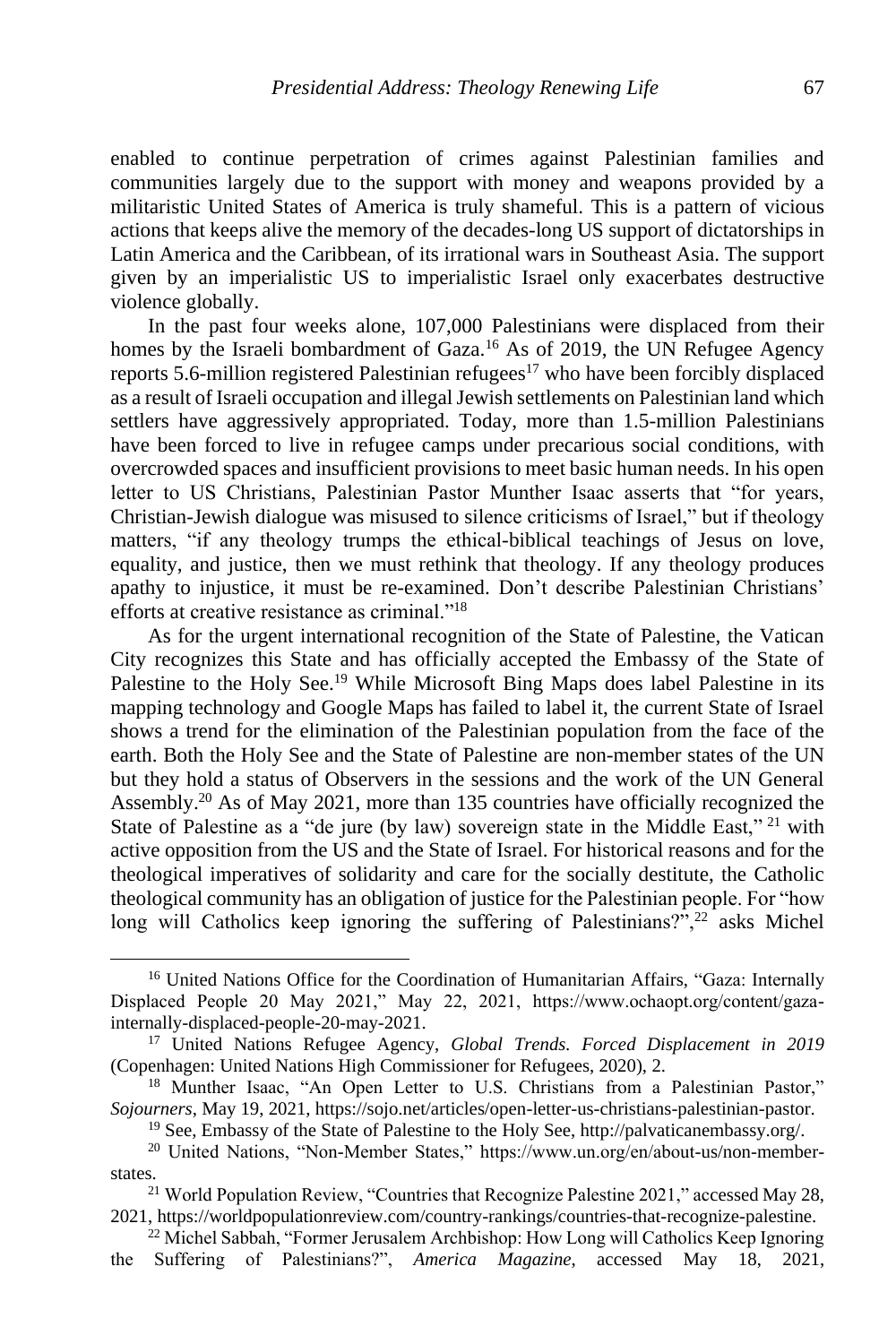Sabbah, Patriarch Emeritus of Jerusalem. Now is the time to unmask the lie that exposing the crimes of Israel against Palestinians constitute acts of anti-Semitism. Now is the time to increase promotion of the faith communities' intervention in civil society so that collective action is strengthened to stop the US governmental pattern of militaristic support of Israel and destructive violence around the world. Now is the time to collectively embrace a prophetic theological stand of unapologetic solidarity with Palestinians while they are still alive.

#### **THEOLOGICAL EPISTEMOLOGY: READING THE SIGNS OF THE TIMES**

The complexity of today's context invited me to connect with the notion of "the theologal dimension of historical reality." While this notion deserves a more careful discernment at another time, I am certain that CTSA members who are experts in the theology of Jesuit martyr Ignacio Ellacuría, S.J., such as Kevin F. Burke, Robert Lasalle-Klein, Michael E. Lee, and J. Matthew Ashley, $^{23}$  will recognize it as coming from Ellacuría's theological corpus. In their books, they present insightful analysis of the philosophical and theological intricacies involved in a proper understanding of that notion. I trust that they will support my reference to "the theologal dimension of historical reality" as a notion that provides orientation for discerning the signs of the times within the contemporary dynamics of historical reality and for signaling the implications of that notion for theological epistemology.

According to Ellacuría, $^{24}$  all creation has been grafted with trinitarian life as an act of "self-giving by the divine life itself." While this grafting has limits inherent to how humanity and the world historicize trinitarian life in their creaturehood, it provides them with an essential openness to that life as a dynamism to make divine life ever more present. The theologal dimension, explains Ellacuría, "would reside in that presence of the trinitarian life, which is intrinsic to all things, but which in human beings can be apprehended as reality and as the principle of personality." A greater presence of divine life within the dynamisms of historical processes is made possible by an active praxis aimed at both achieving social structures, bodies, and relationships that bring closer the experience of that life and countering obstacles and negation of divine life. This approach sheds light on discernment about "what there is of grace and

https://www.americamagazine.org/politics-society/2020/12/22/patriarch-sabbah-palestinechristians-israel-occupied-gaza-239511.

<sup>23</sup> See, Kevin F. Burke, S.J., *The Ground Beneath the Cross: The Theology of Ignacio Ellacuría* (Washington, DC: Georgetown University Press, 2000); Kevin F. Burke and Robert Lassalle-Klein, eds., *Love That Produces Hope: The Thought of Ignacio Ellacuría* (Collegeville, MN: Liturgical Press, 2006); Michael E. Lee, *Bearing the Weight of Salvation: The Soteriology of Ignacio Ellacuría* (New York: Crossroad Publishing Company, 2009); Michael E. Lee, ed., *Ignacio Ellacuria: Essays on History, Liberation, and Salvation* (Maryknoll, NY: Orbis Books, 2013); J. Mathew Ashley, Kevin F. Burke, S.J., and Rodolfo Cardenal, S.J., eds., *A Grammar of Justice: The Legacy of Ignacio Ellacuría* (Maryknoll, NY: Orbis Books, 2014); Robert Lassalle-Klein, *Blood and Ink: Ignacio Ellacuría, Jon Sobrino, and the Jesuit Martyrs of the University of Central America* (Maryknoll, NY: Orbis Books, 2014).

<sup>24</sup> On this paragraph, see: Ignacio Ellacuría, "The Historicity of Christian Salvation," in *Mysterium Liberationis: Fundamental Concepts of Liberation Theology*, eds. Ignacio Ellacuría, S.J. and Jon Sobrino, S.J. (Maryknoll, NY: Orbis Books, 1993), 276-278.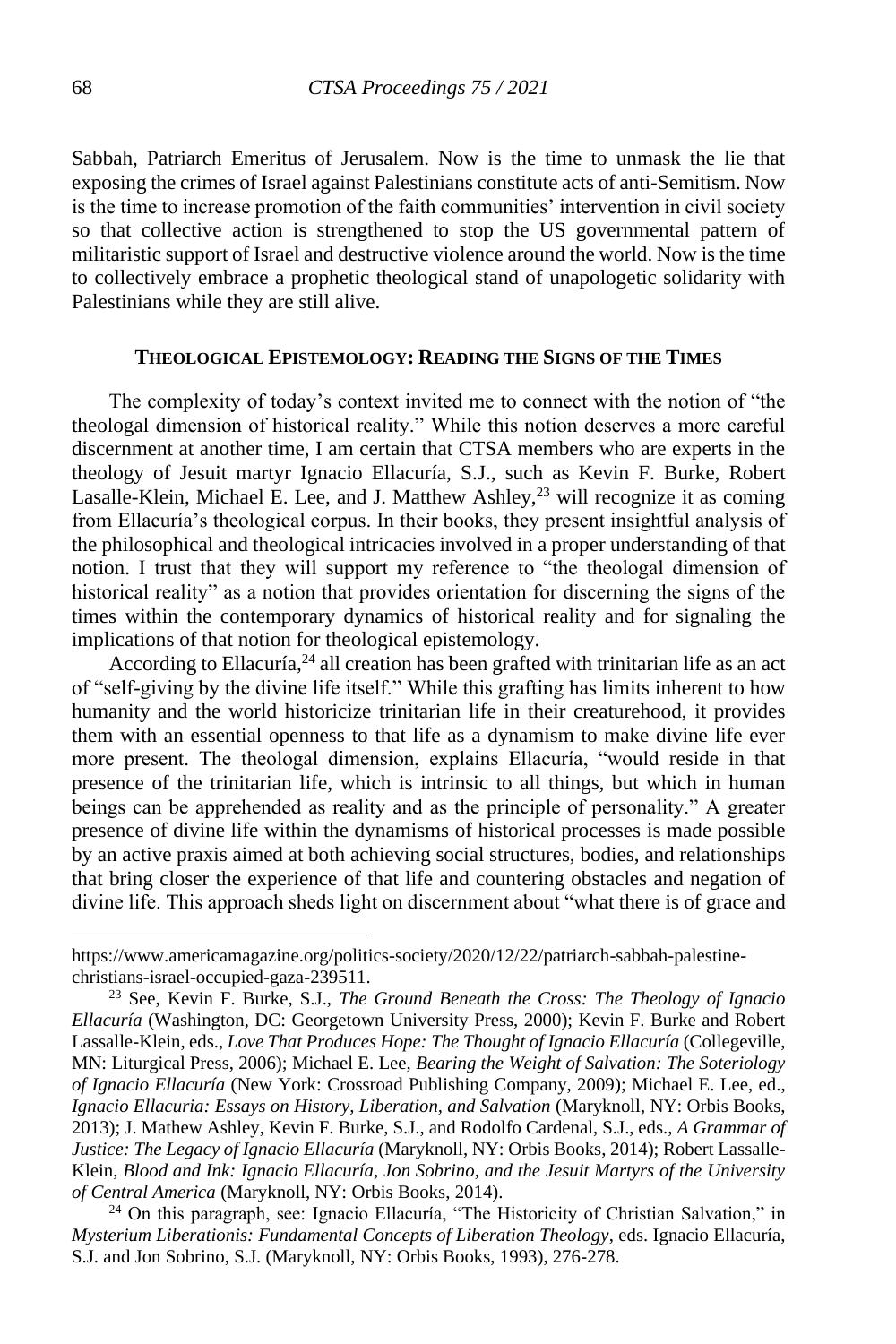of sin in humanity and in history." An active praxis becomes a necessary mediation to further the proximity of humanity and creation with the world of God as the giver of life. This is a *theologal praxis* that serves the Reign of God, proclaimed and embodied by Jesus of Nazareth, as referential horizon, as utopian vision, and as grounds of Christian faith and hope.

For theological epistemology, *theologal praxis*—as mediation of the theologal dimension of historical reality—is understood as transformative action to induce historical actualizations of the Reign of God. While not always according to dialectic reason, a lucid *theologal praxis* provides the richness of dynamic realities to theological theory which, with its own internal methodological protocols, in turn provides rectitude and improvement to *theologal praxis* for the transcendent historization of God's Reign.<sup>25</sup> It is not difficult to assert who are the primary social and ecclesial actors of such *theologal praxis*. Those actors, found through an undisputed truth of the Gospel and of Christian faith, are the poor and the oppressed who personify the historical Jesus with greater clarity and who embody greater capacity for salvation. In Ellacuría's view, "the fundamental texts of the Beatitudes and the Last Judgement, among others, leave this point settled with total clarity." Those actors strengthen their inherent salvific-historical value as they become active subjects who embrace transformative obligations from circumstances of "destitution and structural injustice."26

Reflection on *theologal praxis* is an issue of theological epistemology because, in Ellacuría's thought, it involves the quest for coherence between theological conceptualization and *theologal praxis*, so that both can be what they should be. *Theologal praxis* contains a richness of historical experience, a wealth of grace and faith that come to fertilize an ever-renewing theological theory.<sup>27</sup> A crucial dimension for a relevant theological theory is *historicity*, which allows verification of proper *theologal praxis*. According to Ellacuría, "a theology that is absolutely irrelevant to a given historical situation, in addition to undermining a required *theologal praxis*, ceases to be an *intellectus fidei* to become a study of inoperativities."<sup>28</sup> Both theological theory and *theologal praxis* constitute a "virtuous circle"<sup>29</sup> for enlightening and strengthening the historical actualization of the Reign of God.

A further crucial dimension that a relevant theological theory cannot and should not neglect refers to the possibility that God's revelation takes place among those who God wants, "especially among those who in the eyes of the world are not precisely the

<sup>25</sup> Ignacio Ellacuría*, Escritos Teológicos* [*Theological Writings*], vol. I (San Salvador, El Salvador: UCA Editores-Universidad Centroamericana José Simeón Cañas, 2000), 235, 237- 238.

<sup>26</sup> Ignacio Ellacuría, "Utopia and Prophecy in Latin America," in *Mysterium Liberationis: Fundamental Concepts of Liberation Theology*, eds. Ignacio Ellacuría, S.J. and Jon Sobrino, S.J. (Maryknoll, NY: Orbis Books, 1993), 303.

<sup>27</sup> Ellacuría, *Escritos Teológicos*, 239-240.

<sup>28</sup> "Una teología absolutamente irrelevante para una situación histórica determinada, además de despotenciar la praxis teologal requerida, deja de ser un *intelectus fidei* para ser un estudio de inoperatividades," Ellacuría, *Escritos Teológicos*, 241-242. Translations in this paper, to English from the original Spanish of *Escritos Teológicos*, where I have provided the original Spanish, are my own.

<sup>29</sup> "un círculo virtuoso," Ellacuría, *Escritos Teológicos*, 242.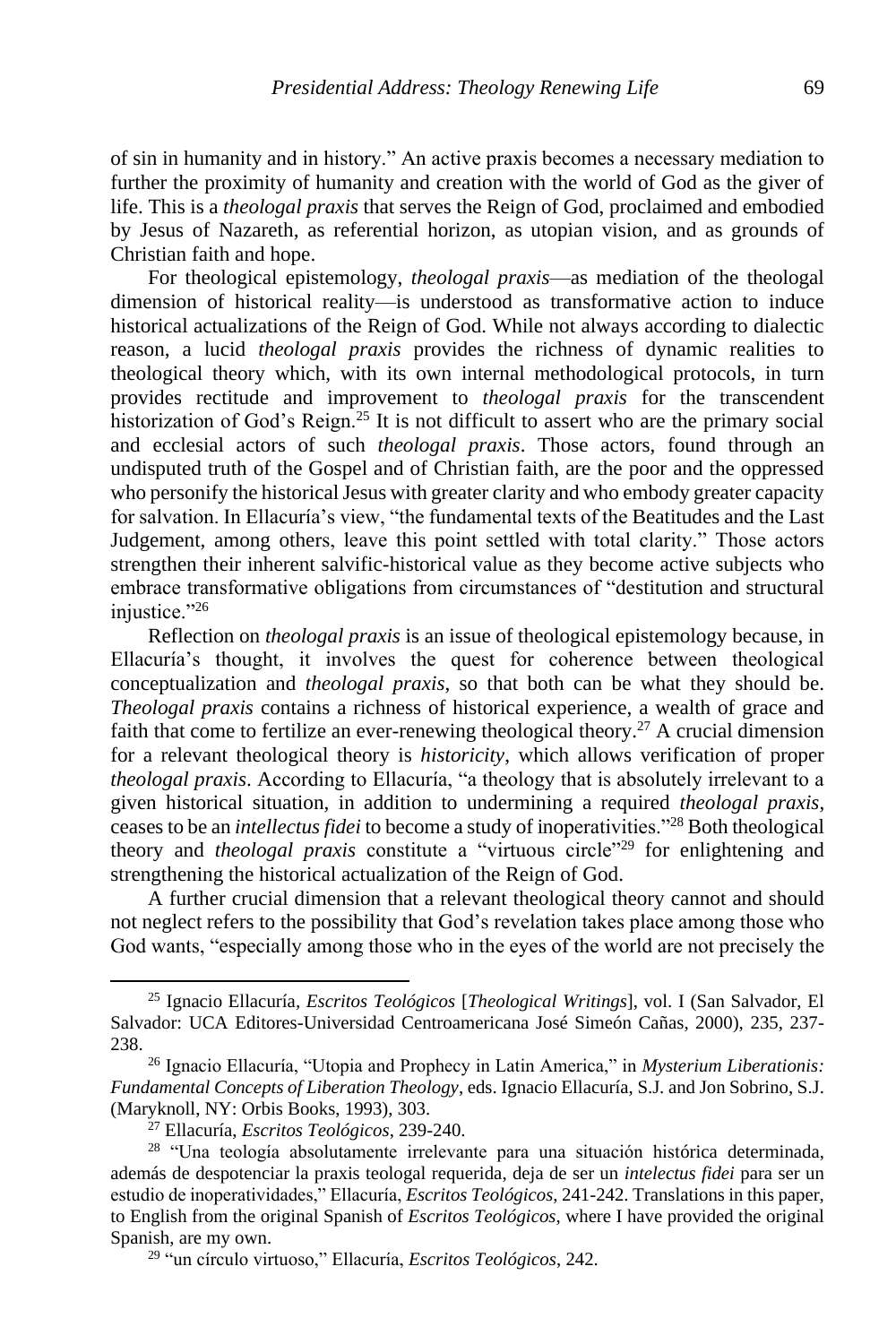most academically learned."<sup>30</sup> A point Paul the Apostle made almost two millennia ago (1 Cor 1:26-28). In this light, theological epistemology is called to interpret the signs of times in the practices and thoughts that best disclose the presence of the trinitarian life within the complexity of historical dynamics. That presence is found in the actualizations and longings of our communities for a new world of abundant life, a reconciled humanity, and a thriving creation. As theologians recognize, not every situational event is revelatory of the signs of the times. In the tradition of Catholic theology, the criterion for discerning the signs of the times continues to be the option for the poor and the oppressed, giving centrality to the promotion of justice as constitutive of Christian faith. This criterion guides theological interpretation for a proper relationship of theology and society as it seeks to influence hopeful historical dynamisms in the direction of an envisioned life-giving end. The task of theology deals with increasing hope and decreasing evil as much as possible. In the words of Charles E. Curran in his book about the CTSA's story of seventy-five years, "our primary responsibility as a theological society is to theologize to the best of our abilities."<sup>31</sup>

## **CATHOLIC THEOLOGY FOR COGNITIVE JUSTICE**

In the early 1980's, the Ecumenical Association of Third World Theology noted that official mainstream Christian theology, also identified as "traditional theology," with its worldview wedded to Western European culture and to capitalism, has failed to provide "the motivation for opposing the evils of racism, sexism, capitalism, colonialism, and neocolonialism. It has failed to understand our religions, indigenous cultures, and traditions, and to relate to them in a respectful way."<sup>32</sup> Four decades later, while it is true that traditional malestream theology continues to have an influence on people's minds and values, it is also true that a pluralism of counterhegemonic theological approaches has expanded across continents. This is encouraging for a theological work self-aware of its relevance and impact on the lives of people today. No documentary evidence is needed to assert that around the world, theologies have emerged in connection to the experiences of the marginalized in their aspirations for the renewal of the world and humanity.

Methodologically, those theologies share *theologal praxis* as the starting point of conceptual articulation and faith-based principles of liberation as the grounds for theological meaning. They affirm theology as a life-giving discursive praxis that provides the reasons for hope and motivation for faith-based engagement in the historical processes that give impulse to the liberating force of the Gospel. Along the lines of the vision of a "healthy and open society" presented by Pope Francis' encyclical letter *Fratelli Tutti*, these theologies refuse to consider as naïve utopias

<sup>&</sup>lt;sup>30</sup> "especialmente a los que a los ojos del mundo no son precisamente los más académicamente sabios," Ellacuría, *Escritos Teológicos*, 632.

<sup>31</sup> Charles E. Curran, *The Catholic Theological Society of America. A Story of Seventy-Five Years* (Mahwah, NJ: Paulist Press, 2021), 123.

<sup>&</sup>lt;sup>32</sup> Ecumenical Association of Third World Theology, "The Irruption of the Third World: Challenge to Theology Final Statement of the Fifth EATWOT Conference, New Delhi, August 17-29, 1981," in *Irruption of the Third World: Challenge to Theology*, eds. Virginia Fabella and Sergio Torres (Maryknoll, NY: Orbis Books, 1983), 197.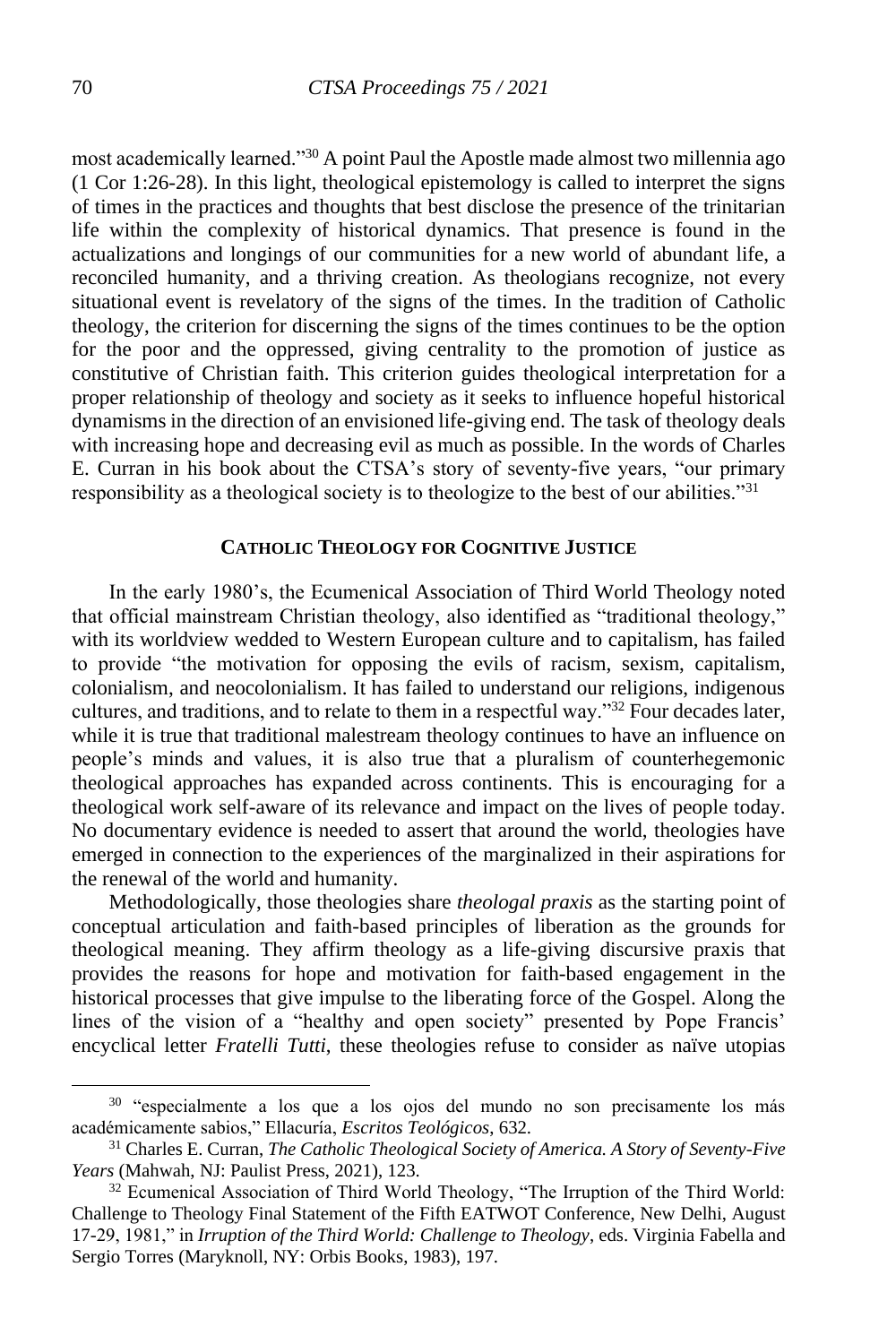every effort made at contributing to build a "beautiful polyhedral reality in which everyone has a place."<sup>33</sup> In the past twenty-five years, the CTSA presidential addresses available in the *Proceedings*<sup>34</sup> offer plenty of insights for theological approaches that both affirm a prophetic function of theology in society and promote a theological contribution to open worldviews shaped by political charity, solidarity, and the common good.

In the relationship of theology and society, Catholic theology does not raise limits on the kind of constructive intervention that theologians may embrace in social processes. There should be no incompatibility but rather interdependent fertilization between the theologian in academics, the theologian in ecclesial ministry, and the theologian in civil society immersion as we all share a common mission for the renewal of life. Conceptualized as a critical reflection on *theologal praxis* in light of revelation, the participation of theology in the global social movement for constructive transformation contributes to strengthening capacities for conflict transformation and for enlightened deliberation about compatible values, interests, and a mutually accepted course of action. Attending to the demands of context and as an active member of civil society and church, the theologian's intervention may adopt a variety of functions such as "community organizer" and "listener in the community" as presented by Nichole Flores and Jennifer Owens-Jofré.<sup>35</sup> As recently expressed by Allan Figueroa Deck, we theologians must be out on the streets functioning as "ruckusraisers."<sup>36</sup>

When we theologians do work within communities affected by inequality and structural injustice, one can further religious worldviews of justice and peace by functioning as activists, advocates, educators, unifiers, socializers, envisioners, peacebuilders, reconcilers, liturgical celebrants, policy developers, and coalition builders,<sup>37</sup> and also consider functions such as dissenter, agitator, rebel, subversive, and revolutionary. This is not foreign to the Christian tradition as the message of the

<sup>33</sup> Francis, *Fratelli Tutti* (October 3, 2020), 184, 190, https://www.vatican.va/content/francesco/en/encyclicals/documents/papafrancesco\_20201003\_enciclica-fratelli-tutti.html (hereafter cited at *FT*).

<sup>34</sup> The complete archives of the *Proceedings of the Catholic Theological Society of America* can be found online at https://www.ctsa-online.org/Proceedings.

<sup>35</sup> Nichole Flores, "The Latinx Catholic Theologian as A Community Organizer," and Jennifer Owens-Jofré, "The Latinx Catholic Theologian as Listener in the Community" (papers presented at the 2021 ACHTUS Colloquium Conversations of the Academy of Catholic Hispanic Theologians, Online Colloquium, May 14-15, 2021). This annual colloquium was organized by ACHTUS President Hosffman Ospino.

<sup>36</sup> See, Michael Sean Winters, "Latino Theologians get 'in the Ministerial Trenches'," *National Catholic Reporter*, accessed May 21, 2021, https://www.ncronline.org/news/.

<sup>&</sup>lt;sup>37</sup> I have adapted some of these functions from the field of peacebuilding studies. See, John Paul Lederach, *Building Peace. Sustainable Reconciliation in Divided Societies* (Washington, DC: United States Institute of Peace Press, 1997), 67-70; Thania Paffenholz and Christopher Spurk, "A Comprehensive Analytical Framework," in *Civil Society & Peacebuilding. A Critical Assessment*, ed. Thania Paffenholz (Boulder, CO: Lynne Rienner Publishers, 2010), 65-76; James H. Laue, "Ethical Considerations in Choosing Intervention Roles," *Peace & Change*, vol. 8, Issue 2/3 (Summer 1982): 29-41. See also Charles Marsh, Shea Tuttle, and Daniel P. Rhodes, eds., *Can I Get a Witness? Thirteen Peacemakers, Community Builders, and Agitators for Faith and Justice* (Grand Rapids, MI: Eerdmans Publishing, 2019).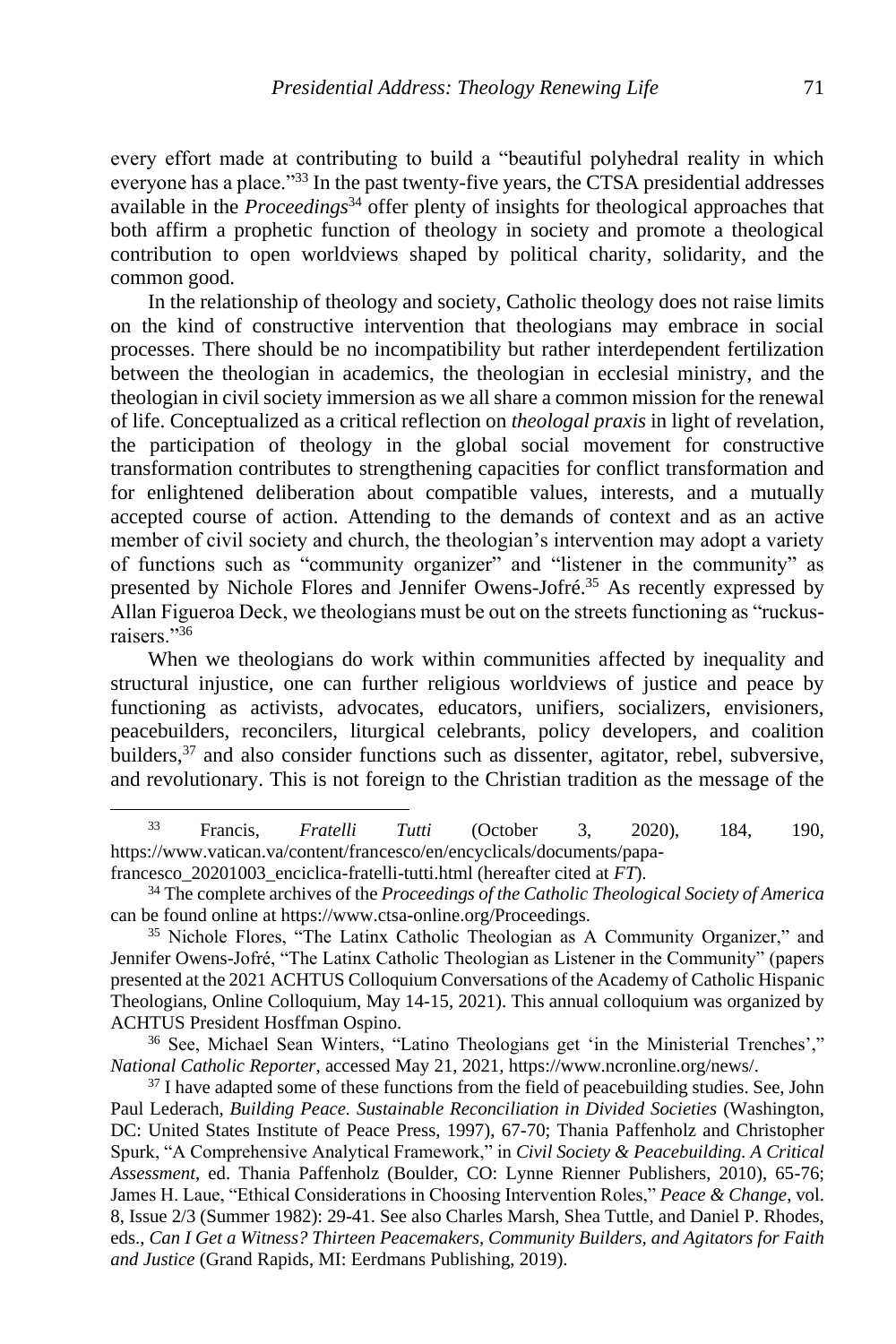Gospel is revolutionary *per se*. In Ellacuría's view, beyond any singular function, this is a theological work that requires an appropriate *theologal praxis* for a contribution to eliminating the structural sin of injustice, so that obstacles are removed for actualizing structures of grace.<sup>38</sup> He recalls the many times in which Archbishop Oscar Arnulfo Romero mentioned that "the Church must walk behind the people, while announcing utopian futures, also pointing out the obstacles in the way." $39$ 

The three-fold presupposition of this intervention is first, that the goals of the theologian's agenda are not determined by the established rules of dominant academia but by the goals of the social movement for constructive change; second, that such goals are infused by and aligned with the prophetic and social justice dynamics of the Catholic tradition; third, that intervention requires effecting a conceptual migration from the dominant Eurocentric sites of intellection—which largely result in perpetuating the cognitive traditions that validate structural patterns of hierarchy to benefit the supremacy of elite male actors with a deceptive claim of universalism—to the new sites of intellection focused on unfolding transformative knowledges of a diverse and interdependent world as provided by the subaltern actors striving for a just reconstruction of social structures and relationships with a sense of solidarity. Illustrative of this conceptual migration is the current effort to give centrality to the epistemologies of the South.

As defined by Portuguese sociologist Boaventura de Sousa Santos, an activist scholar in the World Social Forum, "the epistemologies of the South concern the production of knowledges anchored in the experiences of resistance of all those social groups that have systematically suffered injustice, oppression, and destruction caused by capitalism, colonialism, and patriarchy."<sup>40</sup> In terms of epistemological sites for cognitive construction, the term "South" is non geographical but only metaphorical "for the global, systemic, and unjust human suffering"<sup>41</sup> endured by social groups that geographically exist in both the North and the South. Therefore, the epistemologies of the South are geographically found in both the North and the South as they involve, according to Sousa Santos, "cognitive processes concerning meaning, justification, and orientation of the struggle provided by those resisting and rebelling against oppression"<sup>42</sup> caused by the systemic interlacing of capitalism, colonialism, and patriarchy. Elisabeth Schüssler Fiorenza has coined the term "kyriarchy" to name the intersectional, interlocking, and multiplicative dynamics of these structures of oppression that "crisscross and feed upon each other in wo/men's lives."<sup>43</sup> In addition to a rich variety of culturally-informed situational analysis, feminist theologians of

<sup>38</sup> Ellacuría, "The Historicity of Christian Salvation," 275.

<sup>&</sup>lt;sup>39</sup> "la Iglesia debe ir detrás del pueblo, aunque anunciándole futuros utópicos y señalándole los tropiezos del camino," Ellacuría, *Escritos Teológicos*, 146.

<sup>40</sup> Boaventura de Sousa Santos, *The End of the Cognitive Empire. The Coming of Age of Epistemologies of the South* (Durham, NC: Duke University Press, 2018), 1.

<sup>41</sup> Boaventura de Sousa Santos, *Epistemologies of the South. Justice Against Epistemicide* (Boulder, CO: Paradigm Publishers, 2014), 222-223.

<sup>42</sup> Sousa Santos, *The End of the Cognitive Empire*, 3.

<sup>43</sup> Elisabeth Schüssler Fiorenza, *Democratizing Biblical Studies. Toward an Emancipatory Educational Space* (Louisville, KY: Westminster John Knox Press, 2009), 107; Elisabeth Schüssler Fiorenza, *Transforming Vision. Explorations in Feminist The\*logy* (Minneapolis, MN: Fortress Press, 2011), 9.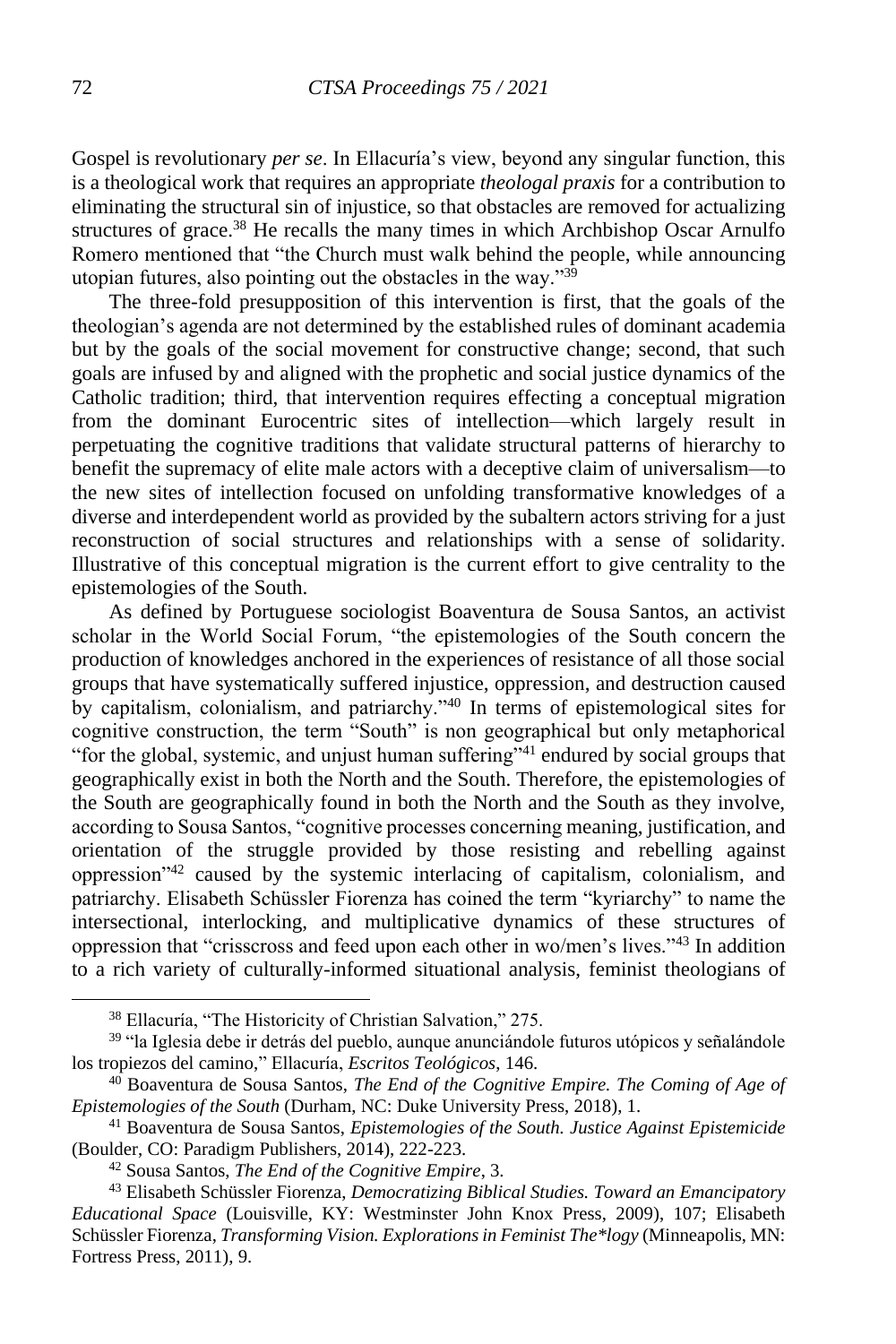liberation have been developing for decades a critical systemic analysis of those interlocking and multiplicative systems of oppression for a theological contribution to transformative practices.<sup>44</sup>

The intervention of many theologians in effecting a cognitive migration away from westernized supremacy and in building theological epistemologies of the South is a sign of hope. While the list of their names and works would be too long to list here, one must acknowledge the significant contribution to these dynamics made by feminist theologians of liberation and by theologians from the underrepresented members of the academy and church.<sup>45</sup> They have listened to the concerns of the oppressed, they have reflected critically about the mechanisms of injustice, and they have been resilient artisans in the creative and constructive articulation of new theological visions for the just restructuring of society and church. In compatibility with the goals, interests, and values of the global justice movement, with their critical and constructive theological epistemologies, racially diverse feminist theologians have forged new paths to envision ways for building together a better future where humans and creation can flourish.

In a gesture that I interpret as an embrace of the *theologal dimension* of historical reality, the CTSA has made a significant move to strengthen connections with the theological epistemologies linked to those social and ecclesial actors who struggle, resist and rebel against oppression. Recognizing the contribution of contextually situated theologies within the CTSA and valuing the richness of interaction with theologies contextualized within the global South, in 2019 the Board approved institutional collaboration with the World Forum on Theologies of Liberation (WFTL).<sup>46</sup> The Forum shares with the CTSA concern about discerning the signs of the times for providing theological insights relevant to encouraging engagement in building global solidarity and prophetic intervention.

<sup>44</sup> See for example, M. Shawn Copeland, "The Interaction of Racism, Sexism, and Classism in Women's Exploitation," in *Women, Work and Poverty*, eds. Elisabeth Schüssler Fiorenza and Anne Carr, 19-27 (Edinburgh: T&T Clark, 1987); Ecumenical Association of Third World Theologians, "Final Statement of the 'Women Against Violence' Dialogue," in *Women Resisting Violence. Spirituality for Life*, eds. Mary John Mananzan, Mercy Amba Oduyoye, et al. (Maryknoll, NY: Orbis Books, 1996), 180-181.

<sup>&</sup>lt;sup>45</sup> See illustrative collective works: Mary Heather MacKinnon and Moni McIntyre, eds., *Readings in Ecology & Feminist Theology* (Kansas City, MO: Sheed and Ward, 1995); Evelyn Monteiro, SC and Antoinette Gulzler, MM, eds., *Ecclesia of Women in Asia. Gathering the Voices of the Silenced* (Delhi: Indian Society for Promoting Christian Knowledge ISPCK, 2005); Susan Abraham and Elena Procario-Foley, eds., *Frontiers in Catholic Feminist Theology: Shoulder to Shoulder* (Minneapolis, MN: Fortress Press, 2009); Mary E. Hunt and Diann L. Neu, eds., *New Feminist Christianity: Many Voices, Many Views* (Woodstock, Vermont: SkyLight Paths Publishing, 2010); Mary McClintock Fulkerson and Sheila Briggs, eds., *The Oxford Handbook of Feminist Theology* (Oxford: Oxford University Press, 2012); Elizabeth A. Johnson, ed., *The Strength of Her Witness. Jesus Christ in the Global Voices of Women* (Maryknoll, NY: Orbis Books, 2016).

<sup>46</sup> The proposal for this collaboration was submitted by CTSA members Gerald M. Boodoo, Rufus Burnett, Jr., and Steven Battin, for consideration at the 2019 CTSA Board of Director's regular meeting in October. See also Gerald M. Boodoo, "Spaces of Possibility: Contributions of Local Theologies," *Proceedings of the Catholic Theological Society of America* 74 (2019): 50.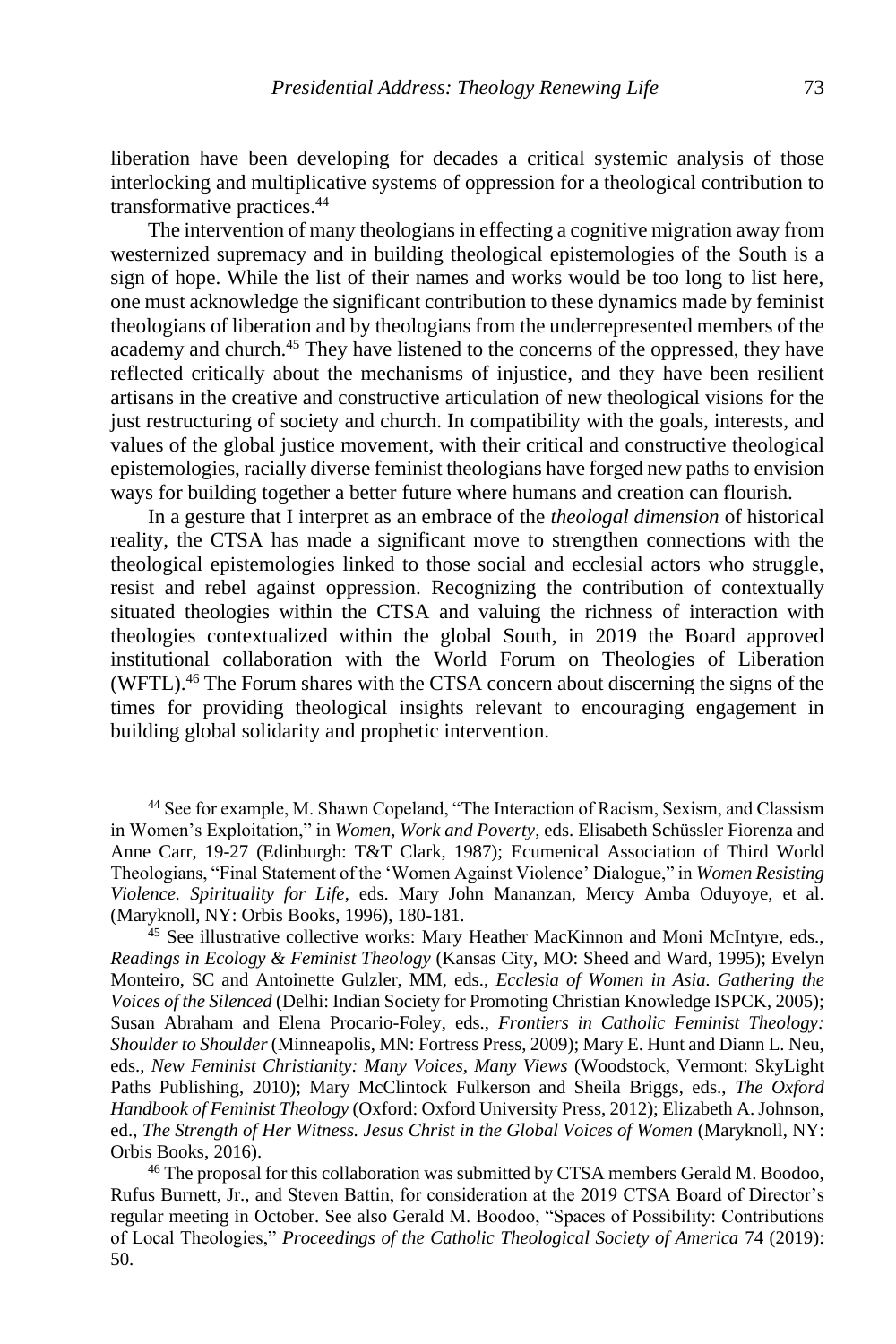Today more than ever, as theologians around the world share uncertainty about the future, this is a propitious time to assert a commonality of purpose in promoting theological perspectives in the Roman Catholic tradition that are attentive to contemporary problems faced by the poor and marginalized in the church and the world. Given that the Forum is interested in exploration of the relationship of theology and the global movement for justice, the connection of the CTSA with the WFTL brings hopeful opportunities for interaction with theological epistemologies inspired by principles of liberation and the option for the poor and marginalized. This relationship also supports the commonality of efforts in the work for cognitive justice and for theological contribution to constructive transformation in ecumenical, intercultural, and interreligious terms. Last year I was delighted to appoint Jaisy Joseph (Seattle University) and Rufus Burnett, Jr. (Fordham University) as the first CTSA representatives to the WFTL for a period of four years<sup>47</sup> beginning in January 2021.

There are other possibilities to signal tangible institutional support of theological epistemologies that provide inspiration for prophetic involvement in the contemporary dynamics for cognitive justice. One possibility comes from an initiative by Past President Paul Lakeland. For the past three years he has been advocating the idea of creating an additional award to be presented occasionally to a theologian of a national or international reputation who is a non-member of the CTSA, in recognition of his or her lifetime contributions to Catholic theology. Providing support to this initiative would offer Society members the opportunity to welcome and recognize Catholic theologians from peripheral contexts and learn from them. A second possibility is presented by the convention program. While the merits of the established sessions are recognized, there should be no assumption of their permanence, nor of the amount of space they currently occupy in the convention structure. A restructuring of the program sessions in terms of assigning them a timeframe for conclusion or making them function on rotational terms would provide greater institutional space to address urgent issues such as sexual abuse in the Catholic Church on a more continual basis. Past President Lakeland has continued to encourage Society members to offer theological responses to this crucial issue.

A program restructuring is also necessary for a third possibility. A space of broader hospitality for the theological epistemologies of the underrepresented members of the society is needed in all sessions. This is not just to collectively move forward on issues of diversity and racial justice, but to assert a commitment to cognitive justice in theological terms. Our convention program sessions would become enriched by interaction with the counterhegemonic approaches articulated by those epistemologies from sites and visions engaged in overcoming the dehumanization and suffering caused by capitalism, colonialism, and patriarchy. This is also necessary because the face of the society has changed significantly in the past twenty-five years if one considers that there were approximately 1,400 members in 1995.<sup>48</sup> From the underrepresented

<sup>&</sup>lt;sup>47</sup> See the text approved by the CTSA Board of Directors on the relationship of the CTSA with the WFTL, with a job description for the CTSA Representatives, CTSA website, "Committees," https://www.ctsa-online.org/Committees.

<sup>48</sup> I was unable to find documentation for an accurate number of CTSA members in 1995. The closest documented number of the total membership was in 1992, with 1,471 members as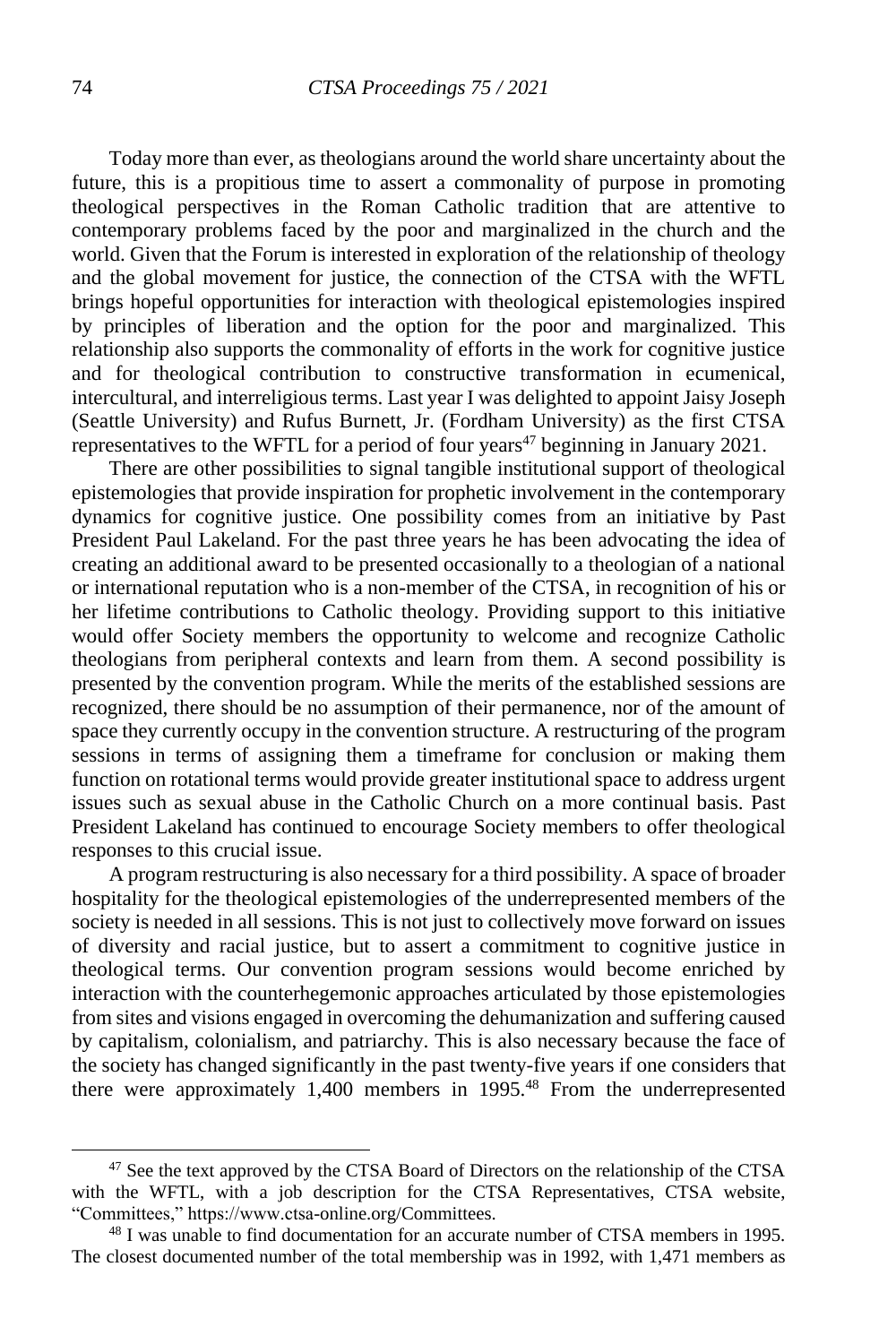members today, according to the year in which members were accepted, only a few theologians—less than ten— joined the society by or before 1995, such as Jamie Phelps, O.P. (1988) Sixto J. García (1988), M. Shawn Copeland (1989), María Pilar Aquino (1992), Bryan N. Massingale (1992), Carmen Marie Nanko-Fernández (1993), Gerald Boodoo (1994), and Jean-Pierre Ruíz (1995).

After 1995, the number of underrepresented members of the society grew exponentially to include 58 Asian, 26 African, 23 African American/Black, 68 Hispanic/Latino, 3 Middle Eastern, 5 Pacific Islander, and 0 Native American, for an estimated total of 183 members out of a current total of 1,201 members.<sup>49</sup> But the number of underrepresented members could have greater accuracy if all members voluntarily disclose ethnicity in their member profile, which is something that we can only encourage. Greater visibility and impact can also be achieved by valuing the contributions of the CTSA Committee on Underrepresented Ethnic and Racial Groups (CUERG). This is a good occasion to express my gratitude for the spirit of protest, rebellion, and solidarity that the leadership and members of CUERG have manifested over the years because they keep the society alert on issues of justice and inclusion. For my reflection, the number of underrepresented members is important because I seek to assess theological production. For example, only considering published books, not including a truly extraordinary amount of book chapters and journal essays, the theological production of the society's underrepresented members amounts to approximately 295 books.<sup>50</sup> This number of books is probably higher because some members have also published books in other countries and in other languages not reflected in the US-based bibliographical channels.

Those books display a rich variety of writings within the whole spectrum of the biblical, theological, ethical, and historical scholarly areas, from early Christianity to eschatology, covering a wide variety of relevant issues, such as decolonial thought, migration, the diaspora experience, integral ecology, queer theology, sexuality, the ethics of science, interreligious dialogue, the HIV pandemic, spirituality, liberation, hospitality, reconciliation, and liturgy, among many others of interest today. The theological scholarship provided by the underrepresented members of the society in the past twenty-five years is not only abundant, sophisticated, and relevant, but it also brings to the fore emancipated knowledges at the service of faith-based humanization, care for our common home, and engagement in building a desired future of inclusion and life-abundant shared by all.

Countering the old colonialist idea of intellectual incompetency or cognitive deficiency, the disadvantaged members of the society are in fact, reshaping knowledge production in critical and hopeful terms. In providing theological responses to the

provided by: Robert J. Wister, "CTSA Membership Analysis," *Proceedings of the Catholic Theological Society of America* 50 (1995): 302.

<sup>&</sup>lt;sup>49</sup> The number of members in each category was provided by the CTSA database, which I have complemented with testimonials from other members.

<sup>&</sup>lt;sup>50</sup> This number of books combines single-author and edited books. I have verified the proper bibliographical information of these books through various sources, including the Library of Congress website (https://www.loc.gov), the information provided by each member in the CTSA Members List, Amazon.com, university faculty websites, and information available on the Internet.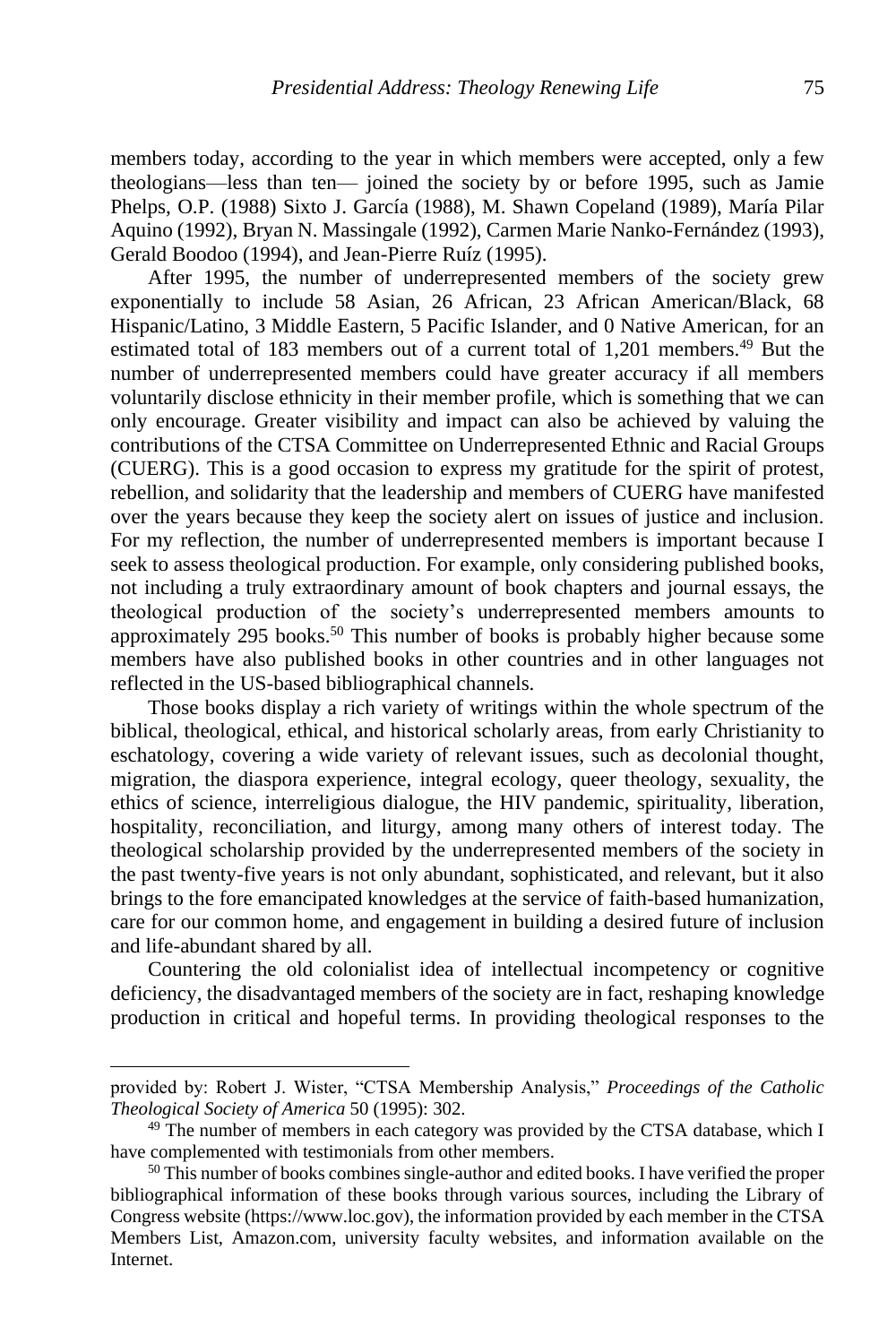contemporary problems faced by the poor and marginalized in the church and the world, they are contributing significantly to advance the mission of the society. The theological scholarship provided by the underrepresented members can no longer be ignored. The task of working collaboratively for greater interaction with this scholarship belongs to all, so that non-hierarchical epistemologies have an opportunity to flourish. For the theological arena, racial justice and social justice can only evolve within the hospitable home of cognitive justice.

Society members still have plenty of work to do to advance the mission of the society in the next 25 years, even if predictions of failure may arise. But failure can only happen if the value of our actions is placed on a particular criterion of success, not on the actions themselves as witnesses to hope.<sup>51</sup> Any predictions of success are condemned to fail because actual possibilities of success in today's deeply polarized and unjust world are none. The immensity of systemic domination and global inequality appears to be so unsurmountable that the work of Catholic theologians appears to be futile. But trust in the mystery of God's action for a renewed humanity and creation is also immense for Catholic theologians as the spirit of resurrection infuses the work and vocation of the theological community. By the standards of the elites in power two millennia ago, the Palestinian-born preacher and healer Jesus of Nazareth failed in his mission. Their success in killing the innocent became their ruin as they failed to see that Jesus was centered on actualizing the Reign of God through life-giving signs without concern for empirical evidence of success. Confronting the cross of death, God's action in raising Jesus Christ in glorious resurrection confirmed his life-giving actions restoring value, meaning, and force to his reconciling mission. According to Christian faith, as Maria Pascuzzi asserts, "God's resurrecting of Jesus initiates a new age which for believers also involves a resurrection to a new life in the present."<sup>52</sup> This is the core of Christian faith in the God of Jesus Christ and the source of Christian hope.

As reported by Jamie T. Phelps in the 1995 *Proceedings* concerning the Black Catholic Theology Interest Group,<sup>53</sup> CTSA Past-President Bryan N. Massingale discussed the meaning of hope in connection to presumptions of failure, a discussion that he further expands in his book on *Racial Justice*. According to Massingale, faithbased hope "places human hope in an ultimate perspective by rooting it in the transcendent, the Divine. Religious hope addresses the question: Why should we risk failure and death for a justice we will never see and might well never come?", a perennial question that he addresses by stating that "in a paradoxical way, religious hope 'assures' the future by grounding it in the reality and promises of God."<sup>54</sup> As a God-given quality of the human spirit oriented towards an anticipated future of good and righteousness, hope is rooted in divine transcendence not in scientific empirical

<sup>51</sup> See, Franz Hinkelammert, "El pesimismo esperanzado [*Hopeful Pessimism*]," *Cuadernos del Pensamiento Crítico Latinoamericano* 51 (2012): 1-4.

<sup>52</sup> Maria Pascuzzi, C.S.J., "Paul, the Body and Resurrection," *Chicago Studies* 57 (2018): 41.

<sup>53</sup> Jamie T. Phelps, O.P., "Black Catholic Theology. Interest Group," *Proceedings of the Catholic Theological Society of America* 50 (1995): 237-240.

<sup>54</sup> Bryan N. Massingale, *Racial Justice and the Catholic Church* (Maryknoll, NY: Orbis Books, 2010), 150.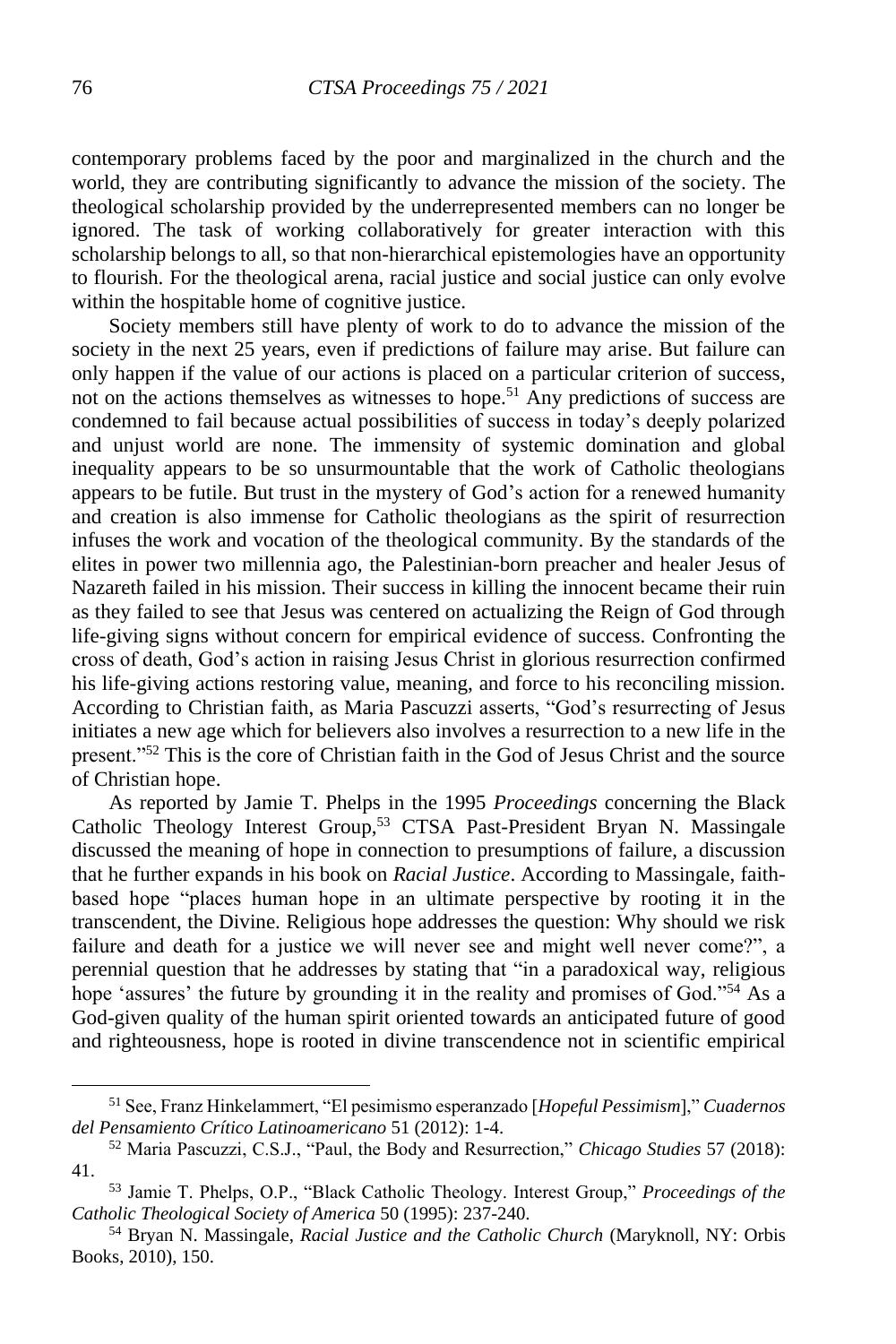evidence. Sustained by hope, life-giving actions take place everywhere making possible the anticipation of new realities. The participation in God's work of restructuring unjust social relationships and systems could face failure only if an anticipated future would not exist, which is not the case for the Christian whose hope is grounded in resurrection. In Massingale's view, "human activity can delay, but cannot deny, the fruition of God's reign. Therefore, one can risk and endure "ultimate" failure—especially death—because from a religious perspective, temporal failures, though real, are neither final, decisive, or ultimate."<sup>55</sup>

Collecting insights from Massingale's intervention in the CTSA Interest Group, Phelps writes that "theologians must move hope from the margins to the center of our concerns as a prerequisite for the theological grounding of an authentic emergence of a society of justice and inclusion, because 'without hope, justice will not prevail'."<sup>56</sup> In this light, the work of a Catholic theologian does not seek success that fits the criteria of the established disciplinary regimes which tend to kill the connection with the experiences and aspirations of those social groups that struggle for justice and resurrection. The value, meaning, and force of this work come from the vigilant engagement with those social groups as cognitive sites for theological epistemology not only because they embody the passion of Jesus today but also because they are the preferential carriers of the theologal dimension of historical reality. Value and meaning come from the action itself of continuing to embrace one's theological identity through production of theologies that contribute to forging conditions of possibility for the full transformative force of the Gospel to occur in every area of personal and social life. By providing critical and disciplined reflection on questions arising from the experiences and aspirations of contemporary faith communities, as expressed by Massingale, theologians help the community "to clarify the convictions of faith, the demands of love, and the reasons for its hope in the God of Jesus Christ."<sup>57</sup> Infused by the vision and values of the Gospel, the reflective action of Catholic theologians today finds meaning and relevance in the process of offering resources to inspire, motivate, and justify involvement in constructive transformation for the renewal of humanity and the flourishing of creation. Against the death-dealing tendencies of oppressive systems, this is a way of enacting today Christian hope and the prophetic dynamism of the Catholic theological tradition.

## **CONCLUSION: UTOPIAN VISIONS**

In the quest for mediums to advance the Reign of God in union with Jesus Christ and led by the Holy Spirit, Catholic theologians cannot accept the dystopian future prefigured by the dynamics of capitalist patriarchal colonialism. Both the convention program and the presidential addresses in the past twenty-five years have not been welcoming toward the notion of utopia. Today and tomorrow, however, the work of theology cannot afford to relinquish the fashioning of subversive and liberating utopias because a theology without utopias cannot assist in overcoming the many barriers standing against the building of new realities according to God's design. Christian faith

<sup>55</sup> Massingale, *Racial Justice*, 150.

<sup>56</sup> Phelps, "Black Catholic Theology," 238. See also Massingale, *Racial Justice*, 150.

<sup>57</sup> Massingale, *Racial Justice*, 158.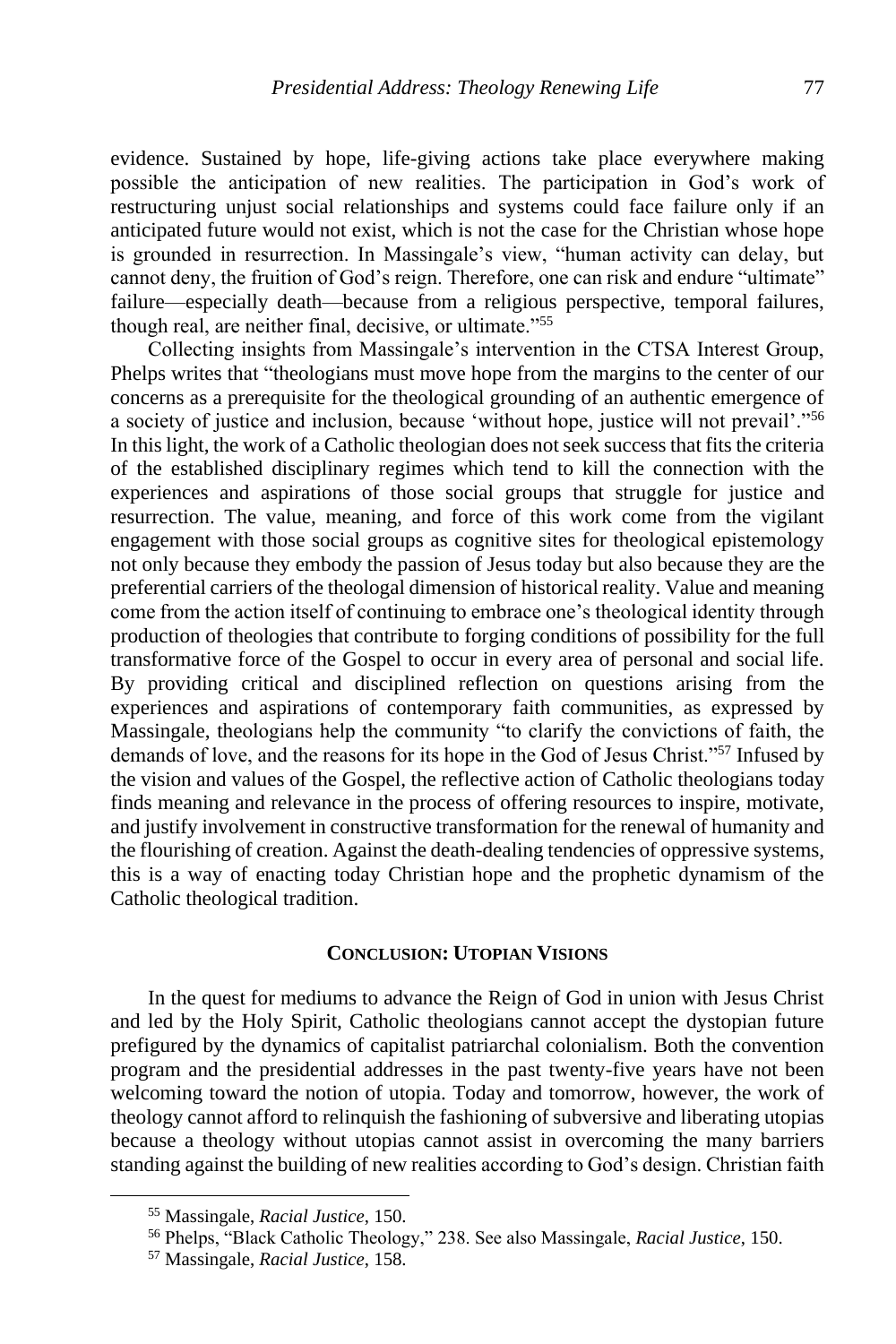with no hope for alternatives is dead. The Christian experience of discipleship in a world of adversity and destitution cannot forsake utopian visions. While the term utopia initiated within the Western European world, utopian imagination has been deeply rooted within the peoples affected by old and new forms of injustice and oppression, such as the centuries old visions of freedom by Black slaves, or visions of emancipation by autochthonous peoples in the Americas, or visions of a life free from violence by women, and visions of radical human dignity by the gay community around the globe. Visions from the Christian grassroots of a new heaven and a new earth in which God "will wipe every tear from their eyes, and there shall be no more death or mourning, wailing or pain" (Rev 21: 1, 4) have anchored their hope.

While it is true that humans have no power over the historical feasibility of an envisioned ultimate good, they have existential confidence in the collective force of resistance and rebellion against destructive and dehumanizing powers. For the Christian, the principle of certitude guiding historical action is the Reign of God as the ultimate horizon. Considering the precariousness of human existence, utopian visions impelled by Christian hope serve as orienting lights for the faith community in its journey towards the Reign of God. This is a process of engagement with a limited historical reality which *per se* remains open to the possibilities of a promised future of shared joy and abundant life. The contents of a prophetic utopia enlighten discernment of personal and collective *theologal praxis* about those possibilities from the limitations of the existing circumstances. Critical faith-based utopias are needed to counter the determinism of market economy, the sacralization of patriarchal reason, the perpetuation of racist colonial politics, and the hopelessness of grassroots communities. More importantly, they are needed to enliven the bridge between the emancipated possibilities of the present life and the imagined future of a thriving life to come.

In the name of the non-historical feasibility of liberating utopias, theology cannot condemn them or renounce to them because it cannot relinquish the quest for hopeful alternatives. The theologian cannot afford to sacrifice critical utopias claiming the impossibility of strategic calculation to attain success. The criterion to discern alternatives is not provided by speculative westernized utopian philosophies but by the practices of those social groups working to transform systems of oppression. For the Catholic theological community, critical reflection on those practices in light of the Gospel entails continual attention to enduring theological commitments, such as the defense of human dignity, the promotion of the common good, the pursuit of social and racial justice, the protection of human security, the cultivation of sustainable communities, the recovery of the environment, the rejection of idolatries, and the affirmation of people over markets. The theological articulation of utopian visions serves to offer a coherent set of faith-based reasons for responding intelligently to the questions about how to live a life worthy of the human as created in the image of God with responsibility for the self, for others and for the environment around us. This is a way of providing not only constructive responses to the contemporary problems of the church and the world but also plenty of insight for spiritualities of solidarity and compassion.

This year Society members gather to celebrate the 75th Anniversary of the CTSA. Embracing the grief and anguish of our communities in today's reality marked by